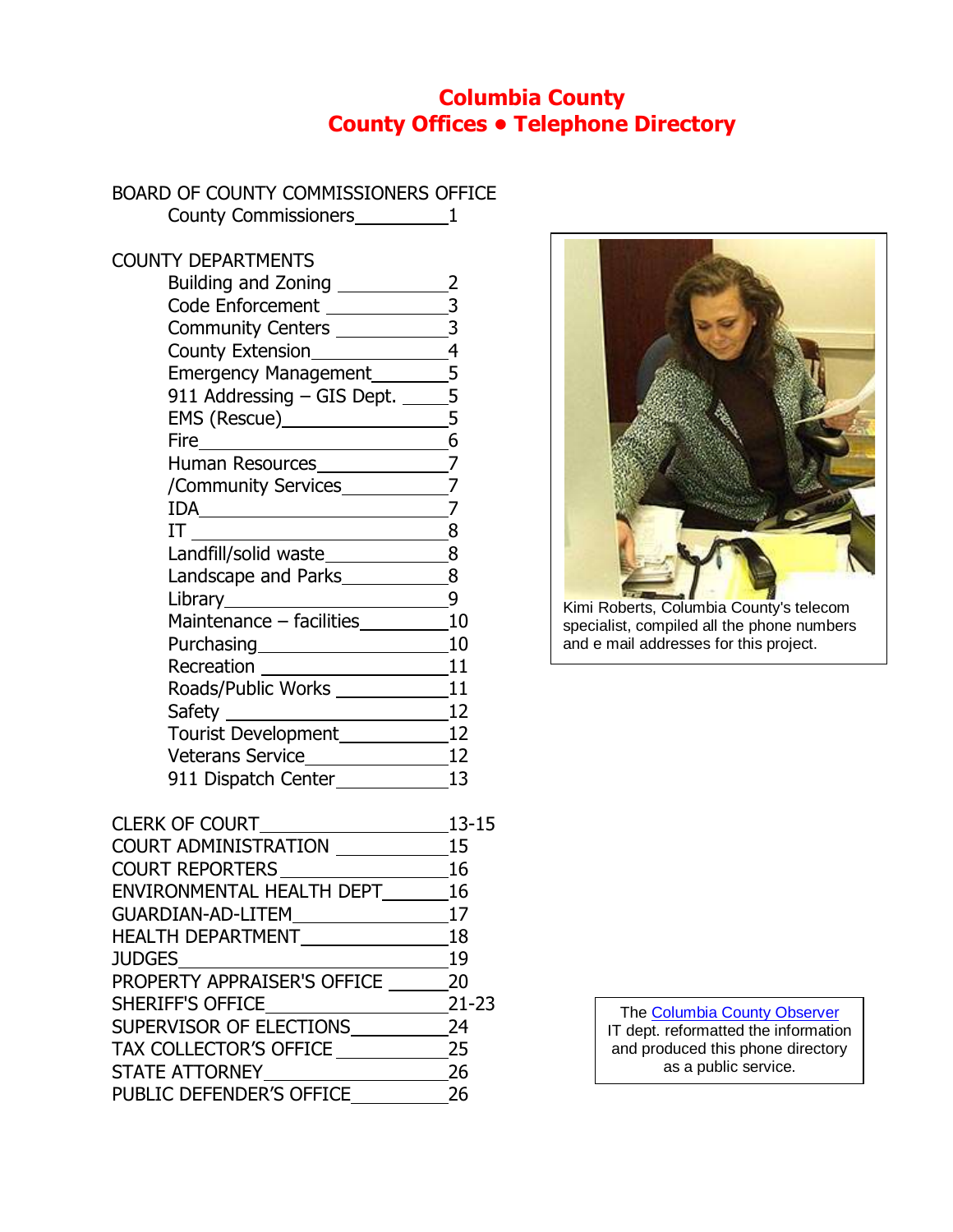### **Columbia County County Offices Telephone Directory**

# **• BOARD OF COUNTY COMMISSIONERS OFFICE •**

### **COURTHOUSE ANNEX BUILDING 135 NE HERNANDO AVENUE, SUITE 203, LAKE CITY, FL 32055 MAILING ADDRESS: PO BOX 1529, LAKE CITY, FL 32056-1529**

| Dale Williams, County Manager               | 758-1005 |
|---------------------------------------------|----------|
| Lisa Roberts, Assistant County Manager      | 758-1005 |
| Carolyn Baker, Office Manager               | 758-1005 |
| Penny Stanley, Admin. Secretary             | 758-1326 |
| Kimi Roberts, Telecommunications Specialist | 758-1390 |
| Fax $#$                                     | 758-2182 |
| Conference Room Phone                       | 758-1166 |
| <b>Break Room Phone</b>                     | 719-7437 |
| File/Copy Room Phone                        | 719-7439 |
| <b>Citizen Complaint Line</b>               | 754-7104 |

#### **Email Address:**

| Dale Williams | dale williams@columbiacountyfla.com |
|---------------|-------------------------------------|
| Lisa Roberts  | lisa_roberts@columbiacountyfla.com  |
| Penny Stanley | penny_stanley@columbiacountyfla.com |
| Carolyn Baker | carolyn baker@columbiacountyfla.com |
| Kimi Roberts  | kimi_roberts@columbiacountyfla.com  |

### **TDD MACHINES (For the Deaf)**

Board of County Commissioners office 758-2139

# **• County Commissioners •**

**District 1**

**Ronald Williams 386-752-0158 Com Williams refuses to have an individual county e-mail address**

**District 2**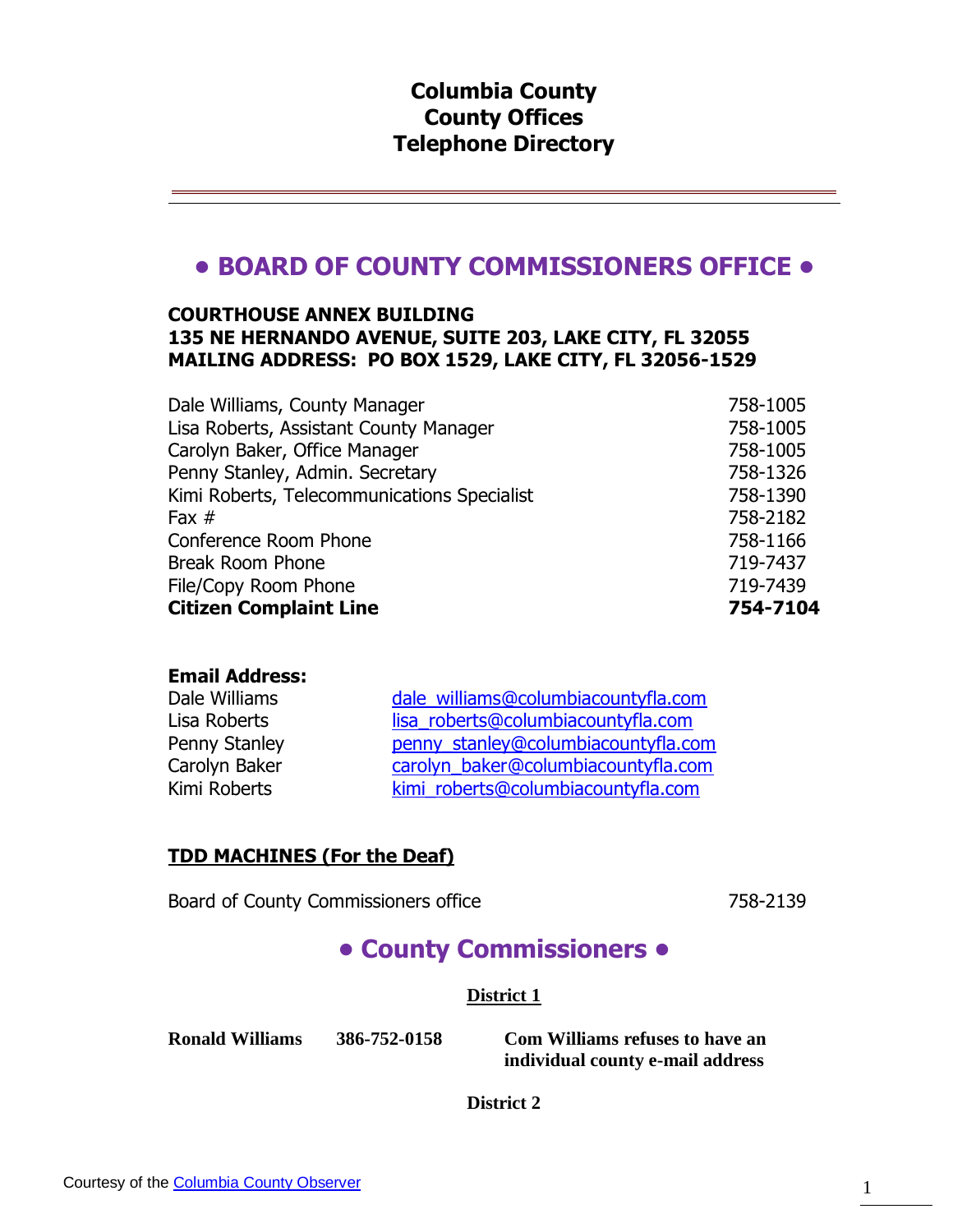| <b>Dewey Weaver</b>    | 386-752-2903 | dewey_weaver@columbiacountyfla.com                                                                                                                                                                                                                      |
|------------------------|--------------|---------------------------------------------------------------------------------------------------------------------------------------------------------------------------------------------------------------------------------------------------------|
|                        |              | District 3                                                                                                                                                                                                                                              |
| <b>Jody DuPree</b>     | 386-758-1005 | <b>Com DuPree refuses to have an</b><br>individual county e-mail address. He is<br>the only Com that uses the county general<br>number as his own, making it impossible<br>for county residents to contact him<br>directly, after hours or on weekends. |
|                        |              | District 4                                                                                                                                                                                                                                              |
| <b>Stephen Bailey</b>  | 386-623-1212 | stephen bailey@columbiacountyfla.com                                                                                                                                                                                                                    |
|                        |              | District 5                                                                                                                                                                                                                                              |
| <b>Scarlet Frisina</b> | 386-365-0687 | scarlet_frisina@columbiacountyfla.com                                                                                                                                                                                                                   |

### **COUNTY DEPARTMENTS**

**Building and Zoning • Code Enforcement • County Extension Emergency Management • Fire/Rescue Human Resources/Community Services/Grants • IDA IT • Landfill • Landscape and Parks • Library • Public Works • Purchasing Recreation • Safety • Solid Waste/Code Enforcement • Tourist Development Special Projects/Facilities Maintenance • Veterans Service 911 Dispatch (Emergency) • 911 Addressing**

### **• BUILDING & ZONING DEPARTMENT •**

#### **COURTHOUSE ANNEX BUILDING 135 NE HERNANDO AVENUE, SUITE B21, LAKE CITY, FL 32055**

| Randy Jones, (Assistant Building & Zoning Coordinator) | 754-7118 |
|--------------------------------------------------------|----------|
| Harry Dicks, (Building Inspector)                      | 758-1117 |
| Brian Kepner, (County Planner)                         | 754-7119 |
| Laurie Hodson, (Office Manager)                        | 758-1007 |
| Janice Williams, (Administrative Secretary)            | 758-1124 |
| Gale Tedder, (Administrative Secretary)                | 758-1008 |
| Fax $#$                                                | 758-2160 |
| Conference Room                                        | 719-2023 |
| <b>Break Room</b>                                      | 719-2019 |
|                                                        |          |

#### **Email Address:**

Harry Dicks harry dicks@columbiacountyfla.com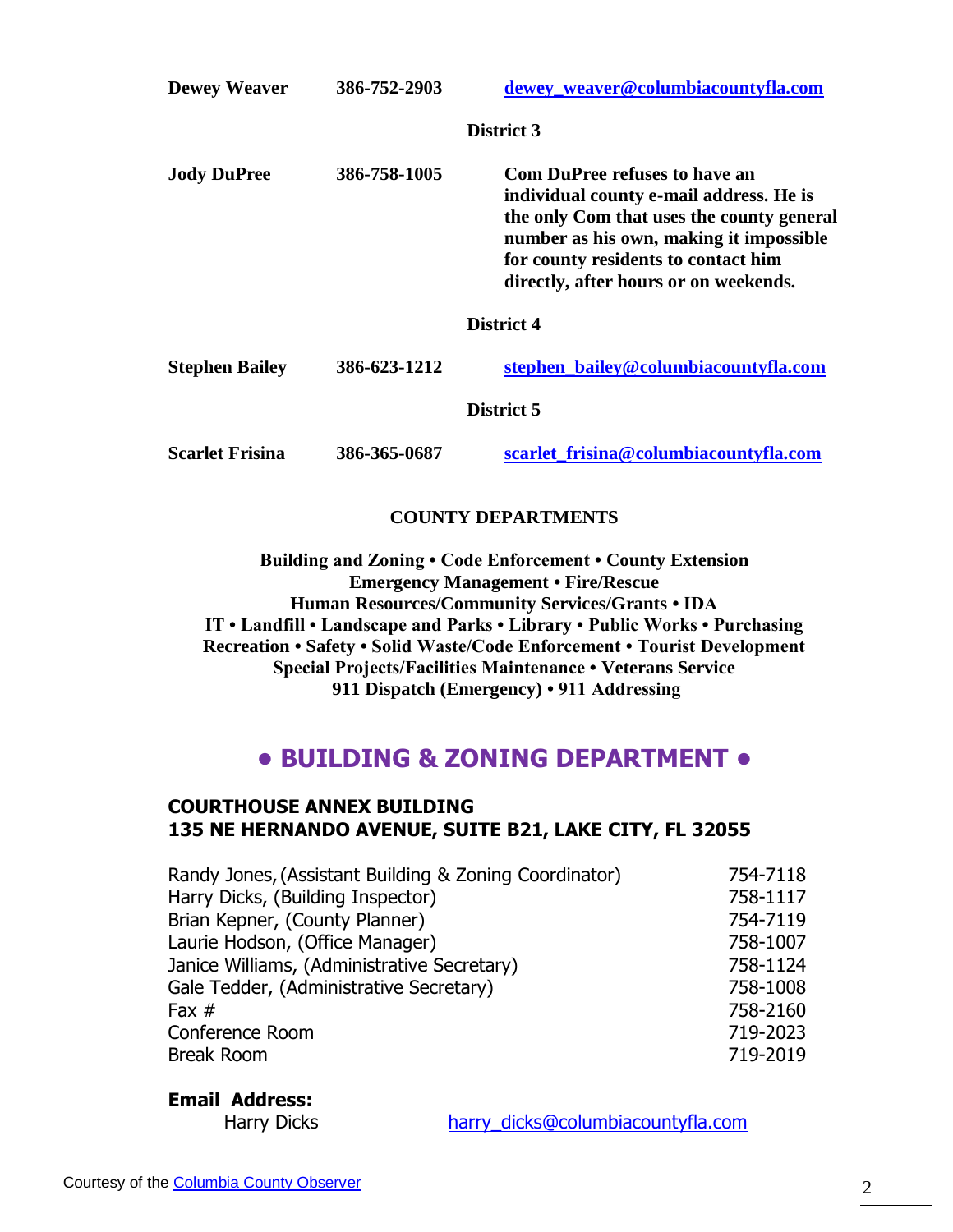| Laurie Hodson   | laurie hodson@columbiacountyfla.com   |
|-----------------|---------------------------------------|
| Randy Jones     | randy jones@columbiacountyfla.com     |
| Brian Kepner    | brian_kepner@columbiacountyfla.com    |
| John Kerce      | john kerce@columbiacountyfla.com      |
| Gale Tedder     | gale tedder@columbiacountyflacom      |
| Janice Williams | janice_williams@columbiacountyfla.com |
|                 |                                       |

# **• CODE ENFORCEMENT •**

### **1347 NW OOSTERHOUDT LANE, LAKE CITY, FL 32055 MAILING ADDRESS: PO BOX 1529, LAKE CITY, FL 32056-1529**

| Bill Lycan, Code Enforcement Director   | 752-6050 |
|-----------------------------------------|----------|
| Glenn Parnell, Code Enforcement Officer | 758-1038 |
|                                         | 719-2038 |
| Fax $#$                                 | 758-1328 |
|                                         |          |

### **Email Address:**

Bill Lycan [bill\\_lycan@columbiacountyfla.com](mailto:bill_lycan@columbiacountyfla.com) Glenn Parnell **glenn** parnell@columbiacountyfla.com

### **• COMMUNITY CENTERS •**

#### **Annie Maddox Park** 537 N.E. Center Street

| 997 IV.E. Center Street<br>Contact for reserving park -- Joseph George                                   | 755-5076             |
|----------------------------------------------------------------------------------------------------------|----------------------|
| <b>Deep Creek Community Center</b><br>Contact for reserving facility -- Coby Law<br>US Highway 441 North | 719-7568<br>755-6975 |
| <b>Fort White Community Center</b><br>Contact for reserving facility -- City Hall<br>US Highway 47 South | 497-3089<br>497-2321 |
| <b>Lulu Community Center</b><br>Contact for reserving facility -- Renee Markham<br>US Highway 100 East   | 758-2136<br>752-7499 |
| <b>Mason City Community Center</b><br>Contact for reserving facility -- Margie Markham                   | 758-1394<br>752-1494 |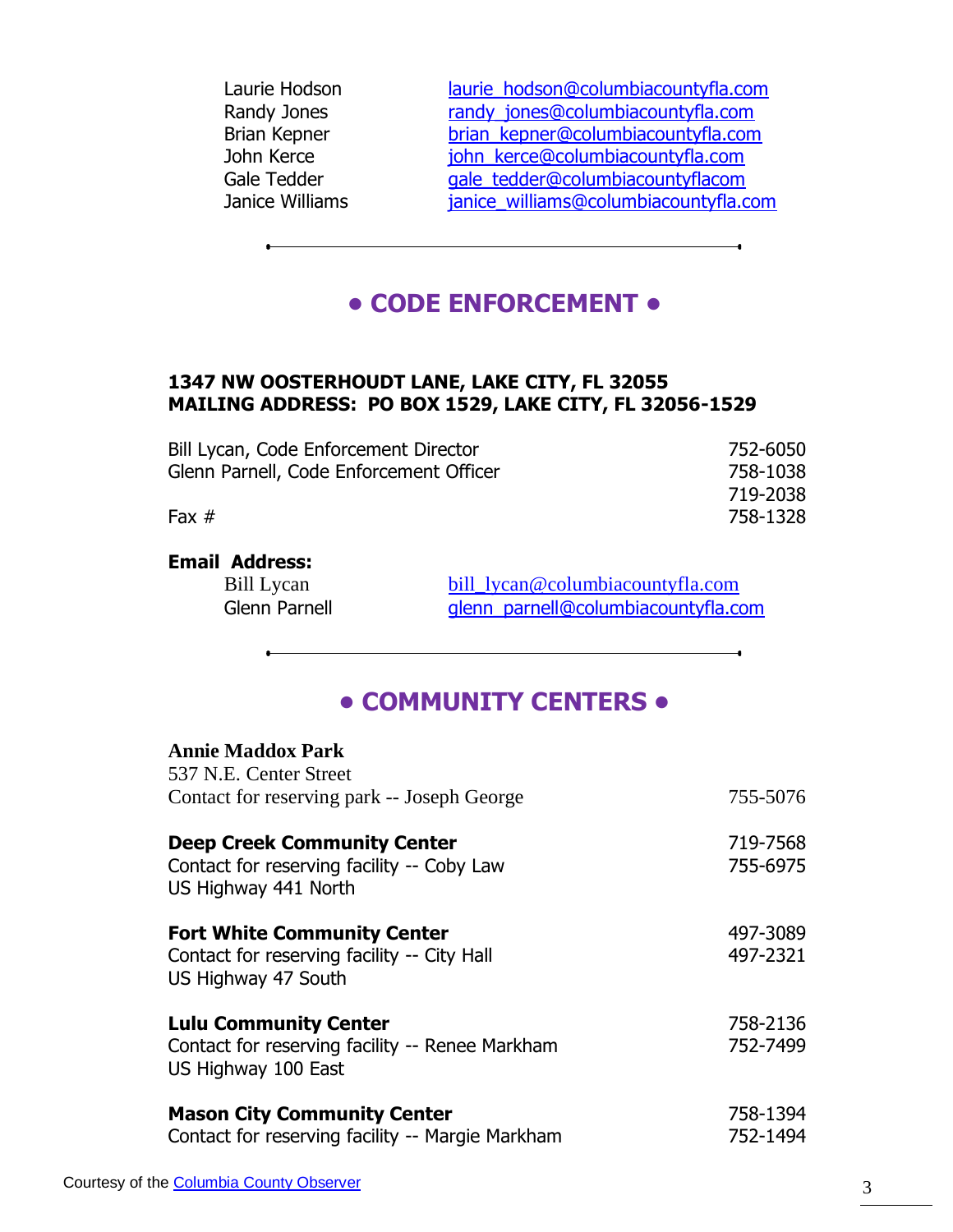| <b>Springville Community Center</b><br>Contact for reserving facility -- Alfred McIntosh<br>NW Suwannee Valley Road                                                             | 752-5484<br>752-4205             |
|---------------------------------------------------------------------------------------------------------------------------------------------------------------------------------|----------------------------------|
| <b>Richardson Community Center</b><br>Contact for reserving facility -- Mario Coppock<br>Contact for reserving facility --Wayne Jernigan<br>NE Coach Anders Lane                | 754-7095<br>754-7096<br>758-5417 |
| <b>Winfield Community &amp; Recreation Center</b><br>Contact for reserving facility -- Willy B. Allan<br>Contact for reserving facility -- Rentz Galloway<br>NW Winfield Street | 719-7509<br>397-0917<br>752-5643 |

# **• COUNTY EXTENSION OFFICE •**

### **164 SW MARY ETHEL LANE, LAKE CITY, FL 32025**

| Cindy Higgins, County Extension Director/4-H     | 758-1030 |
|--------------------------------------------------|----------|
| Bill Thomas, Agronomy Agent                      | 758-1030 |
| Derek Barber, Livestock & Natural Resource Agent | 758-1030 |
| Nichelle Demorest, Horticulture Agent            | 758-1030 |
| Abigail Crow, Family & Nutrition Program Asst.   | 758-1030 |
| Carolyn Jaeger, Family & Nutrition Program Asst. | 758-1030 |
| Kathy Kuerzi, Office Manager                     | 758-1030 |
| Linda Brown, Administrative Secretary            | 758-1030 |
| Deanna Cox, Secretary II                         | 758-1030 |
| Fax $#$                                          | 758-2173 |
| <b>Additional Line</b>                           | 752-5247 |
| <b>Additional Line</b>                           | 752-5384 |
|                                                  |          |

### **Email Address**:

| Derek Barber       | dbarber@ufl.edu    |
|--------------------|--------------------|
| Linda Brown        | Imbrown@ufl.edu    |
| Deanna Cox         | ddcox@ufl.edu      |
| Abigail Crow       | arcrow@ufl.edu     |
| Nichelle Demorest  | dndemorest@ufl.edu |
| Cindy Higgins      | cmah1@ufl.edu      |
| Carolyn Jaeger     | cjaeger09@ufl.edu  |
| Kathy Kuerzi       | kekuerzi@ufl.edu   |
| <b>Bill Thomas</b> | wdthomas@ufl.edu   |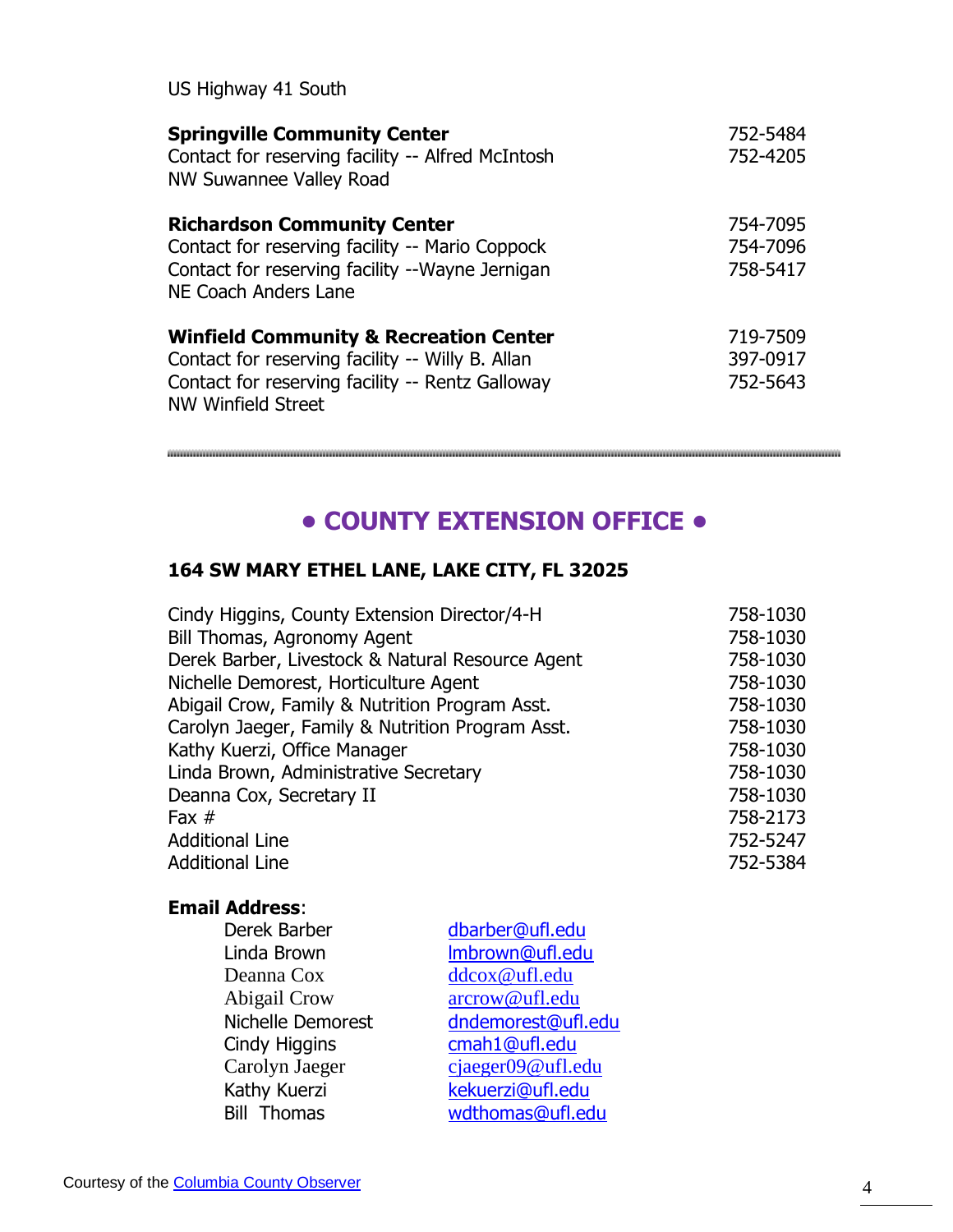# **• EMERGENCY MANAGEMENT • 911 ADDRESSING -- GIS DEPT.**

<u> 1989 - Johann Barn, amerikansk politiker (d. 1989)</u>

### **263 NW LAKE CITY AVENUE, LAKE CITY, FL 32055**

| Ronnie McCardle, Emergency Management Director | 758-1125 |
|------------------------------------------------|----------|
| Shayne Morgan, Emergency Management Specialist | 758-1126 |
| Fax # (Emergency Management)                   | 752-9644 |
| Ron Croft, 911 Addressing / GIS Coordinator    | 758-1125 |
| John Gross, 911 Addressing / GIS Tech.         | 758-1125 |
| Fax $\#$ (911 Addressing / GIS)                | 758-1365 |

#### **Email Address**:

| ronnie mccardle@columbiacountyfla.com |
|---------------------------------------|
| shayne morgan@columbiacountyfla.com   |
| ron_croft@columbiacountyfla.com       |
| john_gross@columbiacountyfla.com      |
|                                       |

**Web Site:** [www.columbiacountyem.com](http://www.columbiacountyem.com/)

<u> 1980 - Johann Barbara, martxa alemaniar a</u>

# **• EMS (RESCUE) •**

### **508 SW STATE ROAD 247, LAKE CITY, FL 32025**

| Rusty Noah, EMS Director           | 758-2120 |
|------------------------------------|----------|
| Mike Anderson                      | 758-2115 |
| Tinamarie Wilson, Secretary        | 758-2115 |
| Fax $#$                            | 758-2121 |
| Rescue Station #40 (Fairgrounds)   | 758-2115 |
| Rescue Station #44 (Columbia City) | 758-1356 |
| Rescue Station #49 (Watertown)     | 719-7476 |
|                                    |          |

### **Email Address:**

| Rusty Noah       | rusty noah@columbiacountyfla.com       |
|------------------|----------------------------------------|
| Mike Anderson    | mike_anderson@columbiacountyfla.com    |
| Tinamarie Wilson | tinamarie wilson@columbiacountyfla.com |

### **EMS Billing Department**:

| Vicky Simmons, Office Manager           | 752-8787 |
|-----------------------------------------|----------|
| Keisha Kimble, Administrative Secretary | 752-8787 |
| EMS Billing Fax $#$                     | 719-7498 |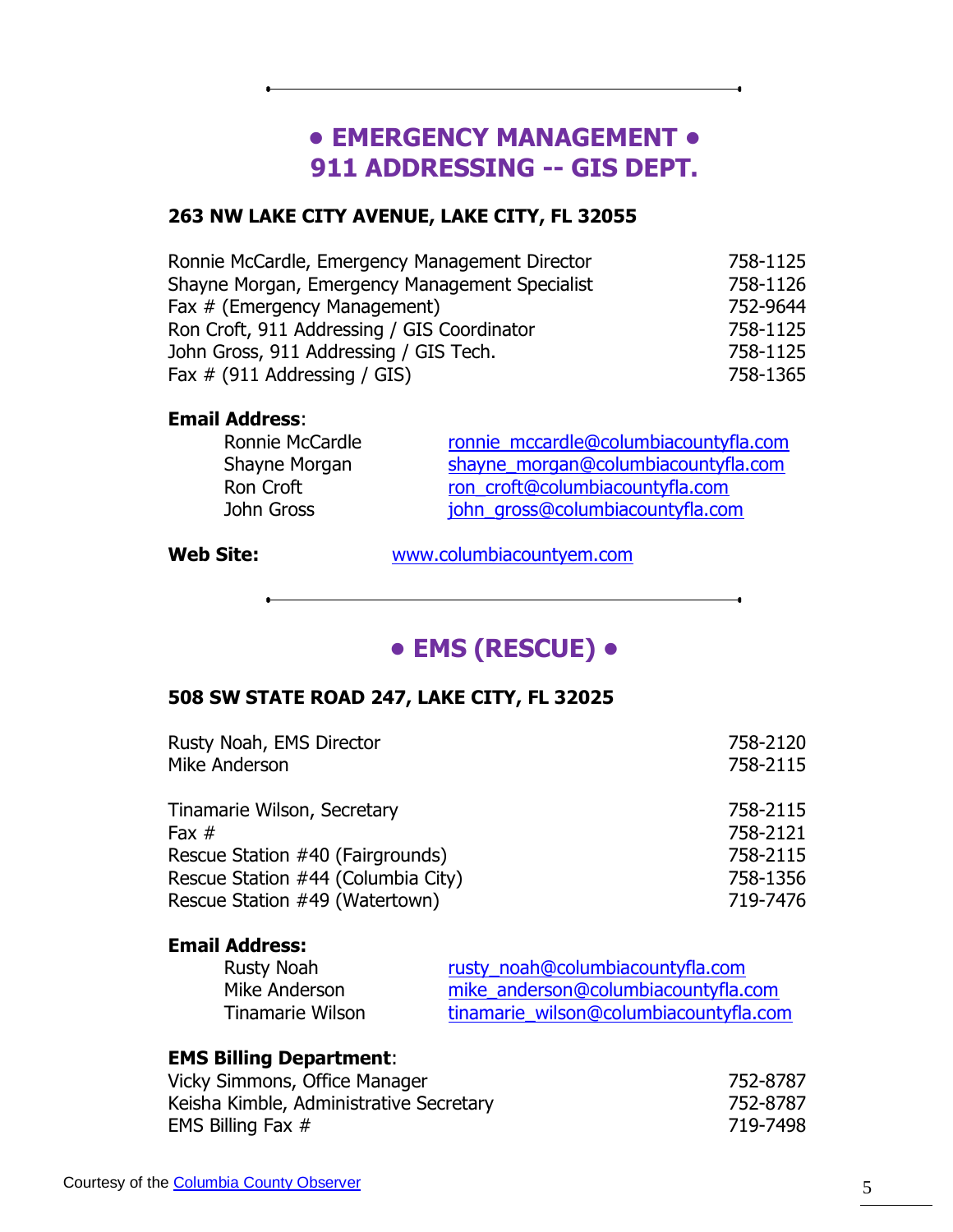**Email Address:**

Vicky Simmons [vicky\\_simmons@columbiacountyfla.com](mailto:Vicky_simmons@columbiacountyfla.com) Keisha Kimble [keisha\\_kimble@columbiacountyfla.com](mailto:Keisha_kimble@columbiacountyfla.com)

### **• FIRE DEPARTMENT •**

### **370 SE RACE TRACK LANE, LAKE CITY, FL 32025**

| <b>Tres Atkinson, Fire Chief</b><br>Asst. Chief<br>David Boozer, Division Chief<br>Donna Harmon, Office Manager<br>Fax $#$ |                                                                                                                 | 754-7089<br>754-7059<br>754-7071<br>754-7057<br>754-7064 |
|----------------------------------------------------------------------------------------------------------------------------|-----------------------------------------------------------------------------------------------------------------|----------------------------------------------------------|
| <b>Email Address:</b><br><b>Chief Tres Atkinson</b><br>Division Chief David Boozer<br>Donna Harmon                         | tres atkinson@columbiacountyfla.com<br>david_boozer@columbiacountyfla.com<br>donna_harmon@columbiacountyfla.com |                                                          |
| Deep Creek VFD / Station #41<br>11936 North US Highway 441<br>Lake City, FI 32055                                          |                                                                                                                 | 755-9395                                                 |
| <b>Suwannee Valley VFD / Station #42</b><br>Fax $#$<br>7264 NW US Highway 41<br>Lake City, FI 32055                        |                                                                                                                 | 758-2133<br>719-2036                                     |
| <b>West Columbia / Station #43</b><br>Fax $#$<br>2318 SW Pinemount Road<br>Lake City, FI 32024                             |                                                                                                                 | 758-2165<br>758-2165                                     |
| Columbia VFD / Station #44<br>Fax $#$<br>2318 SW Pinemount Road<br>Lake City, FI 32024                                     |                                                                                                                 | 758-1357<br>719-2035                                     |
| <b>Ellisville VFD / Station #45</b><br>Fax $#$<br>12595 South US Highway 441<br>Lake City, FI 32025                        |                                                                                                                 | 758-2134<br>719-2034                                     |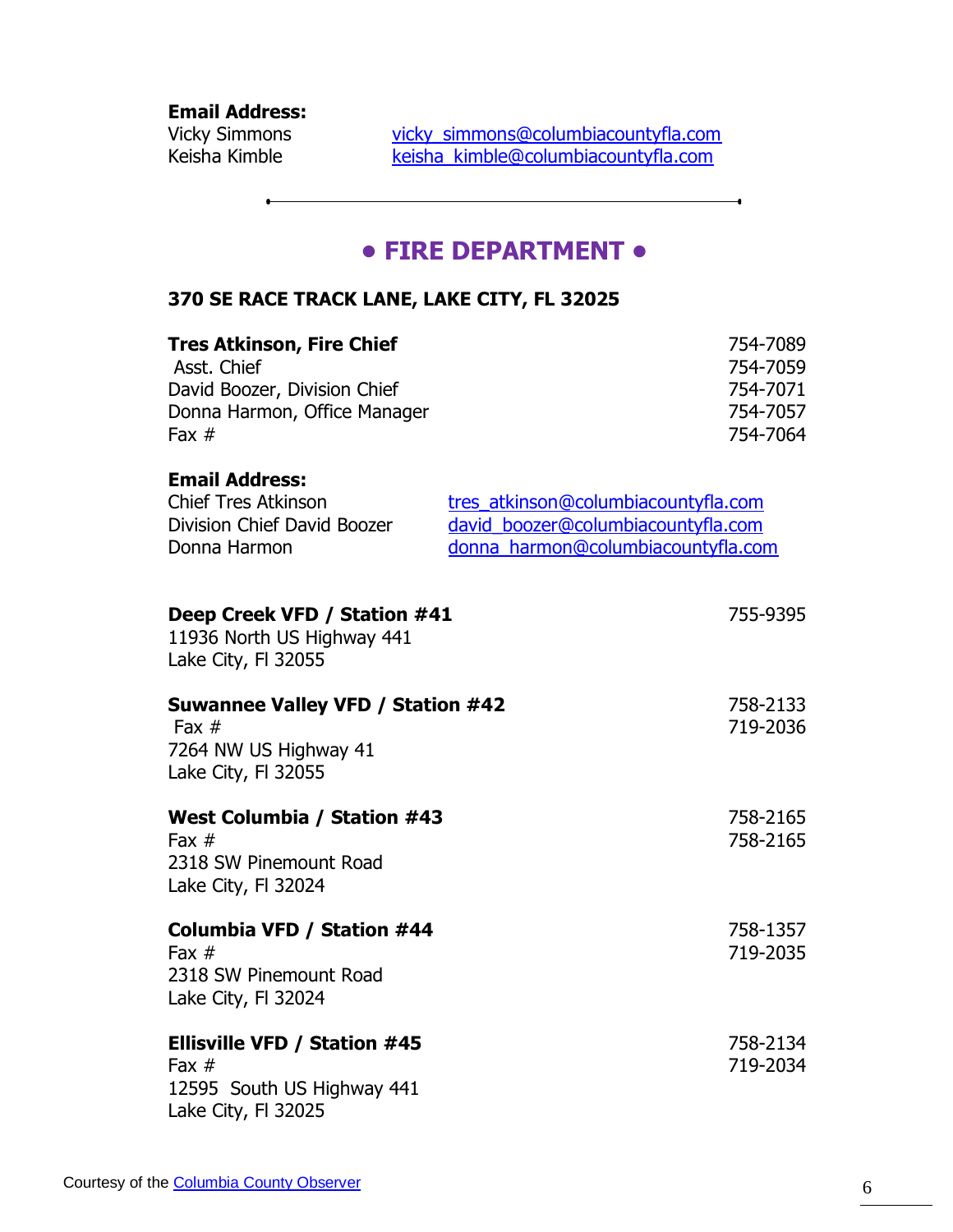| South Columbia / Station #46<br>Fax $#$<br>495 SW Dortch Street<br>Ft. White, FI 32038                                | 497-3333<br>497-1750 |
|-----------------------------------------------------------------------------------------------------------------------|----------------------|
| Lulu VFD / Station #47<br>Fax $#$<br>262 SE Community Drive<br>Lulu, FI 32061                                         | 758-2166<br>758-2166 |
| Racetrack / Station #48 / (Living Quarters)<br>$\text{Fax} \#$<br>370 S.E. Racetrack Lane<br>Lake City, Florida 32025 | 754-7063<br>754-7064 |

### **• HUMAN RESOURCES / COMMUNITY SERVICE •**

### **COURTHOUSE ANNEX BUILDING 135 NE HERNANDO AVENUE, SUITE 203, LAKE CITY, FL 32055 MAILING ADDRESS: PO BOX 1529, LAKE CITY, FL 32056-1529**

Michele Crummitt, Director 758-2123 Linda Howard, Administrative Secretary 719-2025 Fax # 758-2182

#### **Email Address:**

Michele Crummitt [michele\\_crummitt@columbiacountyfla.com](mailto:michele_crummitt@columbiacountyfla.com) Linda Howard [linda\\_howard@columbiacountyfla.com](mailto:linda_howard@columbiacountyfla.com)

### **INDUSTRIAL DEVELOPMENT AUTHORITY (I.D.A.)**

#### **164 NW MADISON STREET, LAKE CITY, FL 32055**

| Jim Poole, Executive Director  | 758-1033 |
|--------------------------------|----------|
| Gina Reynolds, Deputy Director | 758-1034 |
| Fax #                          | 755-7744 |

**Email Address**:

Jim Poole [jim@ccflida.com](mailto:jim@ccflida.com) Gina Reynolds gina@ccflida.com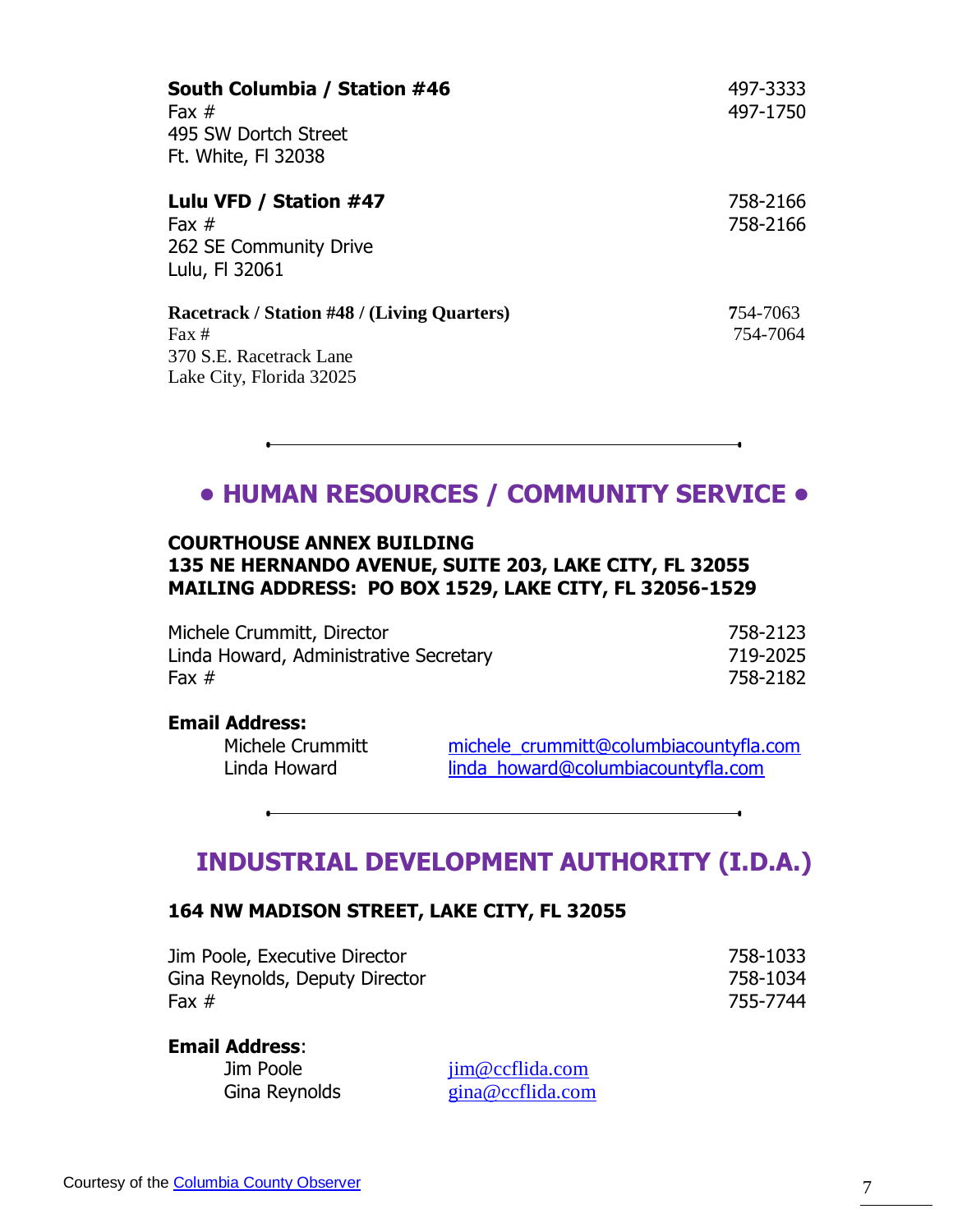# **• IT DEPARTMENT •**

### **COURT HOUSE ANNEX BUILDING 135 N.E. HERNANDO AVENUE MAILING ADDRESS; P.O. DRAWER 1529, LAKE CITY, FLORIDA 32056**

Todd Manning, Network Specialist 719-7442 Patrick Weaver, Web Design 754-7082

#### **Email Address:**

Todd Manning Todd manning@columbiacountyfla.com Patrick Weaver **Patrick** weaver@columbiacountyfla.com

# **• LANDFILL • WINFIELD SOLID WASTE FACILITY**

#### **1347 NW OOSTERHOUDT LANE, LAKE CITY, FL 32055 MAILING ADDRESS: PO BOX 1529, LAKE CITY, FL 32056-1529**

Bill Lycan, Solid Waste Director 752-6050 Assistant Solid Waste Director 758-1348 Pam Davis, Office Manager 758-1348 Karen Starling, Secretary 758-1348 Fax # 758-1328

#### **Email Address:**

Bill Lycan bill lycan@columbiacountyfla.com<br>Pam Davis bam davis@columbiacountyfla.com [pam\\_davis@columbiacountyfla.com](mailto:pam_davis@columbiacountyfla.com) Karen Starling Karen starling@columbiacountyfla.com

# **• LANDSCAPING/PARKS DEPARTMENT• ALLIGATOR LAKE RECREATION PARK**

### **1498 SW COUNTRY CLUB ROAD (CR133), LAKE CITY, FL 32025 MAILING ADDRESS; P.O. BOX 1529, LAKE CITY, FLORIDA 32056**

Clint Pittman, Director 719-7545

(Mobile) 623-0415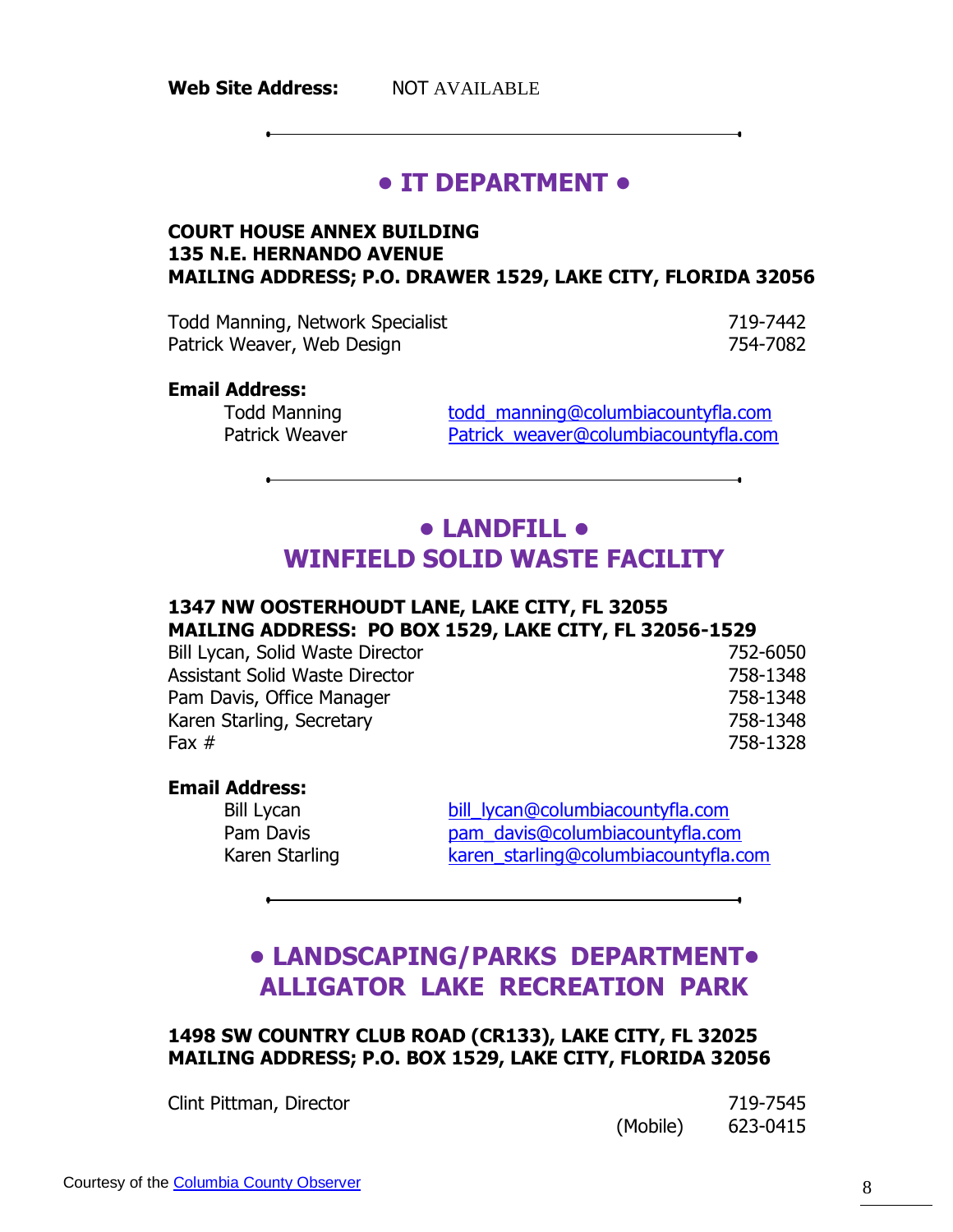Janice Smithey, Secretary 719-7545 Fax 719-7544

#### **Email Address:**

Clint Pittman clint pittman@columbiacountyfla.com<br>
Janice Smithey anice smithey@columbiacountyfla.com [janice\\_smithey@columbiacountyfla.com](mailto:janice_smithey@columbiacountyfla.com)

### **• LIBRARY MAIN BRANCH •**

### **308 NW COLUMBIA AVENUE, LAKE CITY FL 32055**

| Debbie Paulson, Library Director            | 758-1018 |
|---------------------------------------------|----------|
| <b>Administrative Office</b>                | 758-1018 |
| Katrina Evans, Assistant Director           | 758-1018 |
| Linda Thomas, Office Manager                | 758-1018 |
| Diane St. John, Main Library Branch Manager | 758-2101 |
| <b>Reference Service</b>                    | 758-2107 |
| <b>Borrower Services/Circulation Desk</b>   | 758-2101 |
| Main Library Fax #                          | 758-2135 |
| TDD (Telcom. Device for the Deaf)           | 758-1016 |
| No Person, Children's Service               | 758-2106 |
| Glennis Pounds, Literacy Coordinator        | 758-2111 |

#### **Email Address**:

| Debbie Paulson        | dpaulson@neflin.org         |
|-----------------------|-----------------------------|
| Katrina Evans         | kevans@neflin.org           |
| <b>Glennis Pounds</b> | columbialiteracy@neflin.org |
| Diane St.John         | dstjohn@neflin.org          |

#### **TDD MACHINES (For the Deaf)**

Lake City Branch 758-1016

### **LIBRARY FORT WHITE BRANCH**

### **118 SW WILSON SPRINGS ROAD, FORT WHITE, FLORIDA 32038 MAILINGADDRESS: P.O. BOX 550 FORT WHITE, FLORIDA 32038**

| Patti Street, Fort White Library Branch Manager | 497-1108 |
|-------------------------------------------------|----------|
| Fort White Branch Library Fax                   | 497-2066 |

#### **Email Address:**

Patti Street [streetp@neflin.org](mailto:streetp@neflin.org)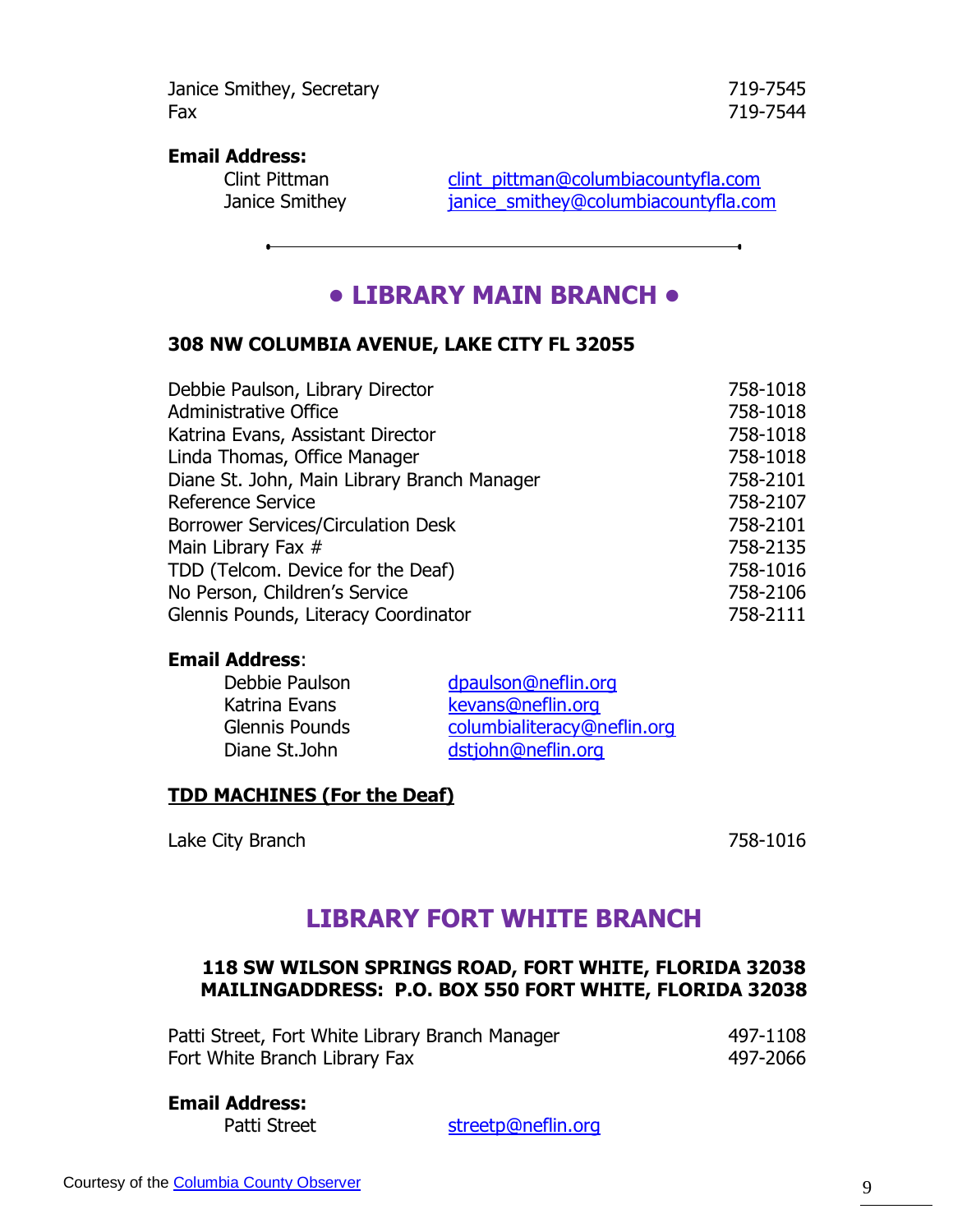# **LIBRARY WEST BRANCH**

### **435 NW HALL OF FAME DRIVE, LAKE CITY, FLORIDA 32055**

Barbara Gray, West Branch Library Manager 758-1321 Library West Branch Fax 719-7599

#### **Email Address:**

Barbara Gray [bgray@neflin.org](mailto:bgray@neflin.org)

# **MAINTENANCE---(FACILITY MANAGEMENT)**

### **2160 NE WASHINGTON STREET, LAKE CITY, FL 32055**

| Art Butler, Facilities Manager, Office     |        | 758-2138 |
|--------------------------------------------|--------|----------|
|                                            | Mobile | 867-0952 |
| Frank Harris, Maintenance Director, Office |        | 758-1024 |
|                                            | Mobile | 867-0953 |
| Hal Crews, Field Supervisor                | Office | 719-7456 |
|                                            | Mobile | 867-3422 |
| Buddy Issac, HVAC Tech                     | Office | 758-2167 |
|                                            | Mobile | 867-3424 |
| Tom Wilcutts, Maintenance Tech             | Mobile | 867-0954 |
| Jerry Russell, Maintenance Electrician     | Mobile | 623-1947 |
| Ron Rossin, Maintenance Tech               | Mobile | 623-5593 |
| Chris Craft, Maintenance Tech              | Mobile | 623-0878 |
| Fax $#$                                    |        | 719-7508 |
|                                            |        |          |

### **• PURCHASING DEPARTMENT •**

### **135 NE HERNANDO AVENUE, SUITE 203, LAKE CITY, FL 32055 MAILING ADDRESS: PO BOX 1529, LAKE CITY, FL 32056-1529**

Ben Scott, Purchasing Director 719-2028

### **Email Address:**

Ben Scot [ben\\_scott@columbiacountyfla.com](mailto:ben_scott@columbiacountyfla.com)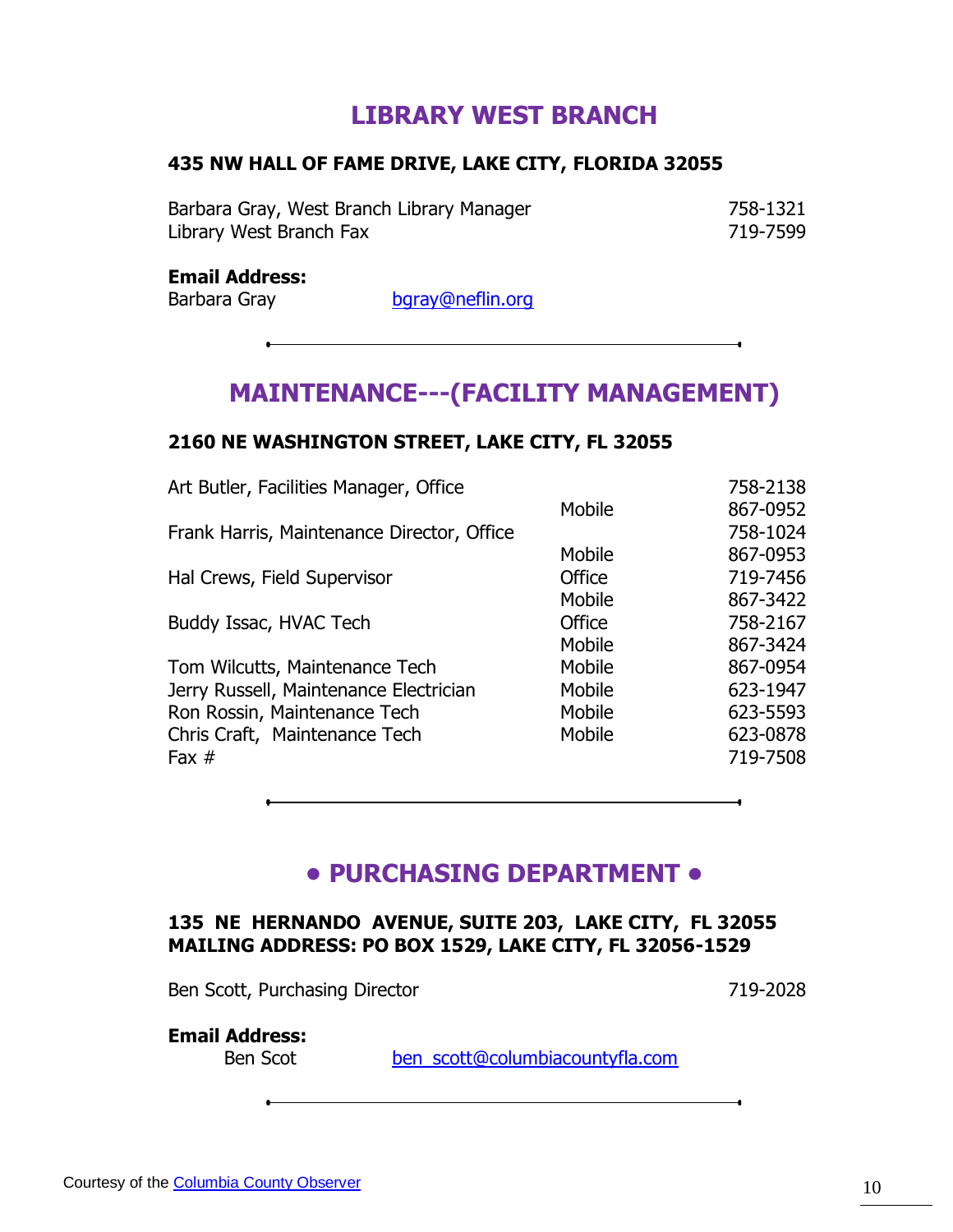# **• RECREATION DEPARTMENT•**

### **255 NE COACH ANDERS LANE, LAKE CITY, FLORIDA 32055 MAILING ADDRESS: P.O. BOX 1529, LAKE CITY, FL 32056**

Mario Coppock, Director 754-7095 Nicole Smith, Secretary 754-7096 Fax 754-7097

#### **Email:**

Mario Coppock<br> [Mario\\_coppock@columbiacountyfla.com](mailto:Mario_coppock@columbiacountyfla.com)<br>
Nicole Smith@columbiacountyfla.com<br>
Nicole Smith@columbiacountyfla.com Nicole Smith@columbiacountyfla.com

### **ROAD DEPARTMENT / PUBLIC WORKS DEPARTMENT**

### **607 NW QUINTEN STREET, LAKE CITY, FL 32055**

| 719-7565 |
|----------|
| 758-1019 |
| 758-1019 |
| 758-1019 |
| 758-1019 |
| 719-7566 |
| 758-1019 |
| 758-1019 |
| 719-7565 |
| 752-5955 |
| 719-7566 |
| 752-5956 |
| 752-5956 |
| 754-7035 |
| 754-7036 |
| 758-2148 |
|          |

#### **Email Address:**

| Kevin Kirby              | Kevin_kirby@columbiacountyfla.com     |
|--------------------------|---------------------------------------|
| John Gould               | john gould@columbiacountyfla.com      |
| Louise (Weegie) Garcia   | weeqie_wilcox@columbiacountyfla.com   |
| Julie Calloway           | Julie_callowy@columbiacountyfla.com   |
| Melvin Kirby             | Melvin kirby@columbiacountyfla.com    |
| Angelia (Angie) Williams | angie williams@columbiacountyfla.com  |
| Charyll Bradley          | charyll_bradley@columbiacountyfla.com |
|                          |                                       |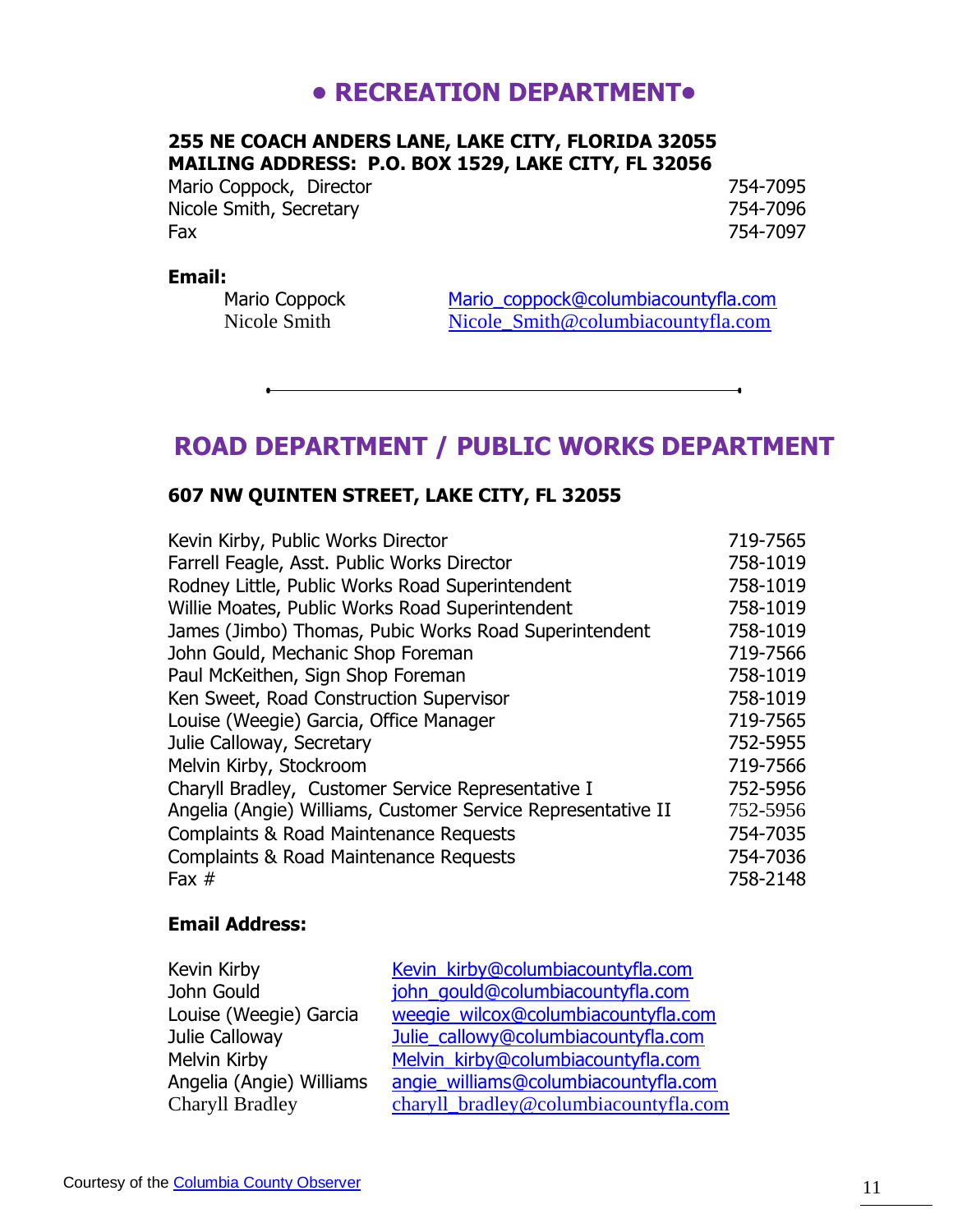### **• SAFETY DEPARTMENT / PROPERTY MANAGER •**

### **135 NE HERNANDO AVENUE, SUITE 203, LAKE CITY, FL 32055 MAILING ADDRESS: PO BOX 1529, LAKE CITY, FL 32056-1529**

| Rudy Crews, Director | 758-1025 |
|----------------------|----------|
|                      | 758-1134 |
| <b>Fax Machine</b>   | 752-7125 |
| Cell Phone           | 867-0126 |
| Mobile Phone         | 365-7585 |

#### **Email Address**:

Rudy Crews rudy crews@columbiacountyfla.com

### **• TOURIST DEVELOPMENT COUNCIL •**

#### **263 NW LAKE CITY AVENUE, LAKE CITY, FL 32055**

| Harvey Campbell, Director of Tourism    | 758-1397     |
|-----------------------------------------|--------------|
| Columbia County Tourist Information     | 758-1312     |
| Paulette Lord, General Manager          | 758-1367     |
| Brenda Clemente, Information Specialist | 758-1312     |
| Toll Free Line                          | 877-746-4778 |
| Fax $#$                                 | 758-1311     |

#### **Email Address**:

Harvey Campbell [harveyc@isgroup.net](mailto:harveyc@isgroup.net) Paulette Lord **[paulettem\\_lord@yahoo.com](mailto:paulettem_lord@yahoo.com)** Brenda Clemente [brenda\\_clemente@columbiacountyfla.com](mailto:Brenda_clemente@columbiacountyfla.com)

### **• VETERANS SERVICES •**

#### **264 NE HERNANDO AVENUE, SUITE 101, LAKE CITY, FL 32055**

| Bob Little, Director    | 758-1013 |
|-------------------------|----------|
| Secretary               | 758-1012 |
| Susan Melton, Counselor | 758-1106 |
| Fax $#$                 | 758-2184 |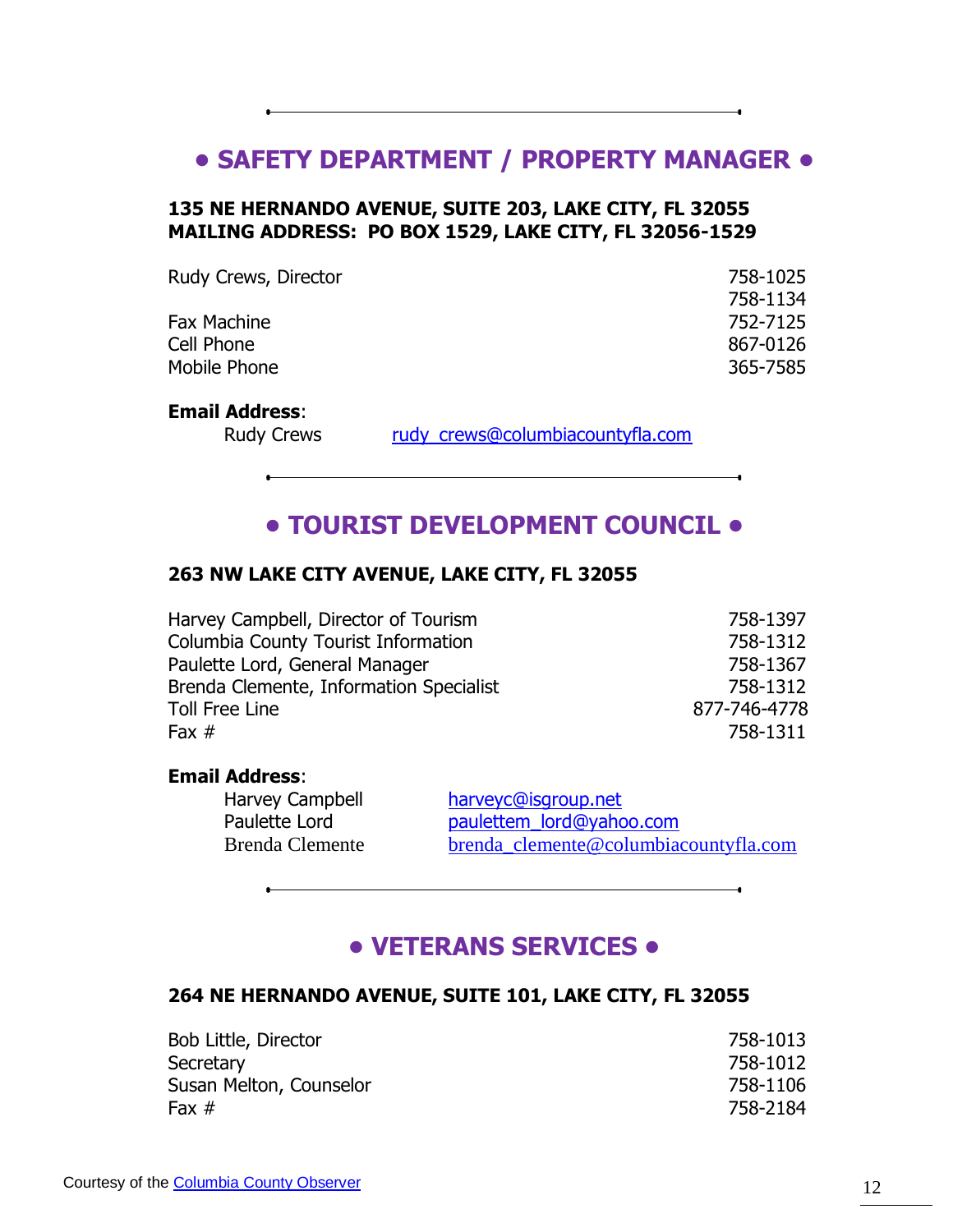**Email Address:**

 $\ddot{\phantom{a}}$ 

Bob Little [robert\\_little@columbiacountyfla.com](mailto:robert_little@columbiacountyfla.com) Susan Melton [susan\\_melton@columbiacountyfla.com](mailto:susan_melton@columbiacountyfla.com)

# **• 911 EMERGENCY COMMUNICATIONS CENTER •**

### **263 NW LAKE CITY AVENUE, LAKE CITY, FL 32055**

| Doug Brown, 911 Communications Center Manager | 758-1388 |
|-----------------------------------------------|----------|
| Patricia Coker, 911 Data Base Manager         | 758-1316 |
| Fax $#$                                       | 758-1386 |

#### **Email Address:**

[doug\\_brown@columbiacountyfla.com](mailto:doug_brown@columbiacountyfla.com) [patricia\\_coker@columbiacountyfla.com](mailto:patricia_coker@columbiacountyfla.com)

# **• CLERK OF COURT •**

#### **COURTHOUSE BUILDING 173 NE HERNANDO AVENUE, LAKE CITY, FL 32055**

### **ADMINISTRATIVE:**

| P. DeWitt Cason, Columbia County Clerk of Court      | 758-1041 |
|------------------------------------------------------|----------|
| Linda Odom, Admin. Assistant                         | 758-1041 |
| Sandy Markham, Admin. Asst. BOCC                     | 758-3914 |
| Patricia Perry, Chief Deputy Clerk, Civil Supervisor | 758-1350 |
| Chad Crews, Finance Director                         | 758-1049 |
| Lori Koon, Project Manger                            | 719-7403 |
| Craig Adams, MIS Director                            | 758-2169 |
| Brian Crews, Criminal Supervisor / Jury Manager      | 758-1353 |
| Katrina Vercher, Official Records Supervisor         | 719-7580 |
| Paulette MacDonald, Sr. Clerk, Traffic               | 758-2193 |
| Trish Brewington, Domestic Supervisor                | 719-7400 |
|                                                      |          |

### **CASHIERS:**

| Willie Simmons   | 758-1047 |
|------------------|----------|
| Lynda Stitsinger | 758-7434 |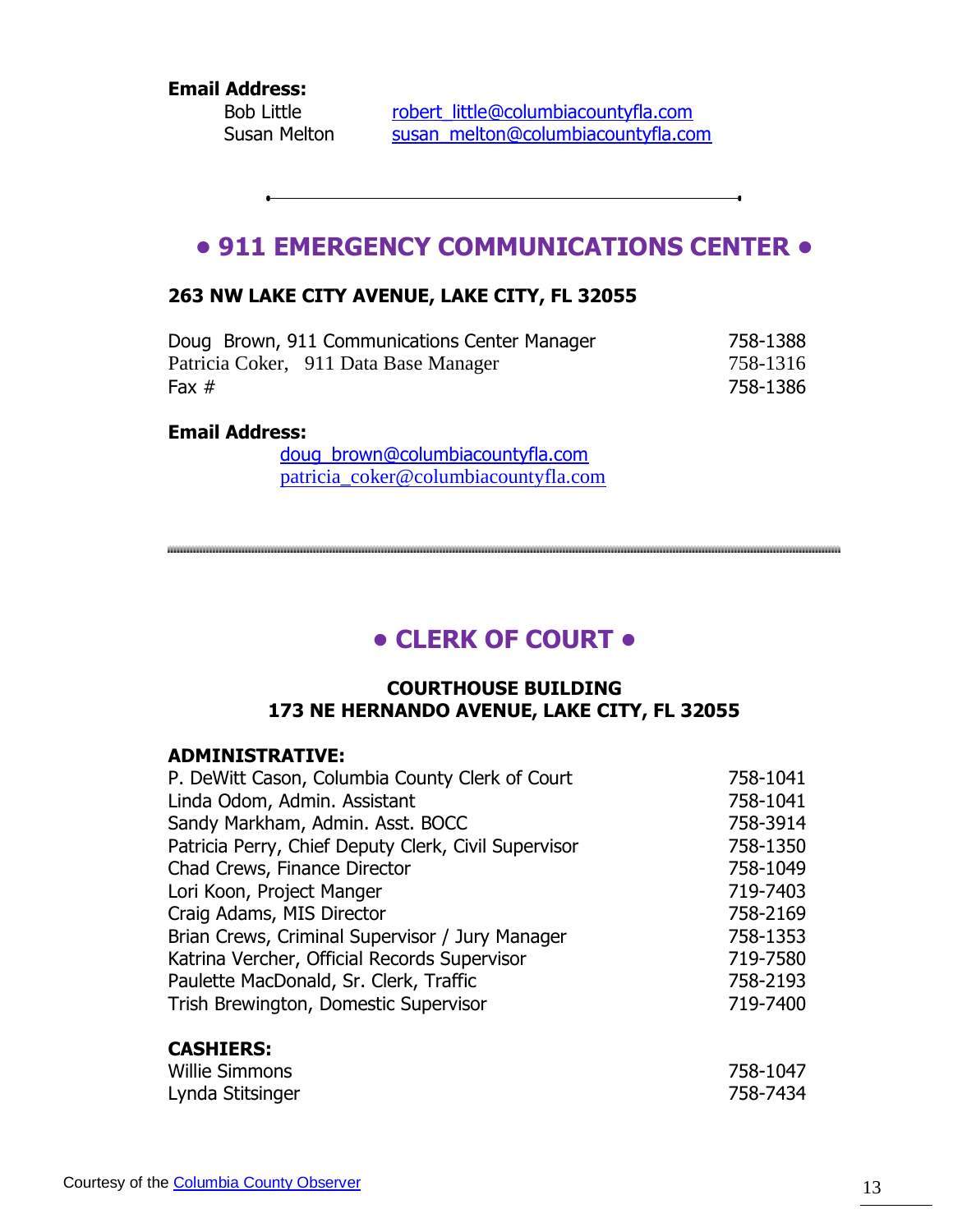| <b>CIVIL:</b><br>Jennifer Markham, Appeals<br>Belinda Scippio, Circuit Civil<br>Joan Harris, County Civil, Small Claims                 | 758-1338<br>758-1036<br>758-1051             |
|-----------------------------------------------------------------------------------------------------------------------------------------|----------------------------------------------|
| <b>CUSTOMER SERVICE:</b><br>Debbie Watkins<br><b>Judy Allen</b><br>Mendy Warner                                                         | 758-1354<br>719-7593<br>719-7408             |
| <b>FELONY:</b><br>Olga Green<br>Valeria Coles<br>Sarah Barry                                                                            | 758-1352<br>758-1056<br>758-1164             |
| <b>MISDEMEANOR:</b><br>Margaret Norman<br>Casey Roberts<br>Debbie Christie<br>Pauline Davis, Intake                                     | 758-1045<br>758-1048<br>719-7406<br>719-7587 |
| <b>OFFICIAL RECORDS:</b><br>Bonnie Dow, Indexing / Scanning<br>Rose Ann Aiello, Official Records Vault<br>Jesse Wyche, Records Storage  | 758-1354<br>758-1031<br>719-2008             |
| <b>BOARD OFFICE:</b><br>Mary Sue George, Supervisor<br>Judy Lewis, Internal Auditor<br>Caroline Harris, Finance<br>Oci Hull, Accounting | 758-1042<br>758-1152<br>758-1020<br>758-1043 |
| <b>DOMESTIC RELATIONS:</b><br>Susan Nielsen, Child Support<br>Sally Rodriquez                                                           | 758-1055<br>719-7402                         |
| <b>INJUNCTIONS:</b><br><b>Trish Brewington</b>                                                                                          | 758-2174                                     |
| JUVENILE DELINQUENCY / DEPENDENCY:<br>Lori Lubold                                                                                       | 758-1021                                     |
| <b>MARRIAGE LICENSE &amp; PASSPORTS:</b><br>Kathy Lord                                                                                  | 754-7005                                     |
|                                                                                                                                         |                                              |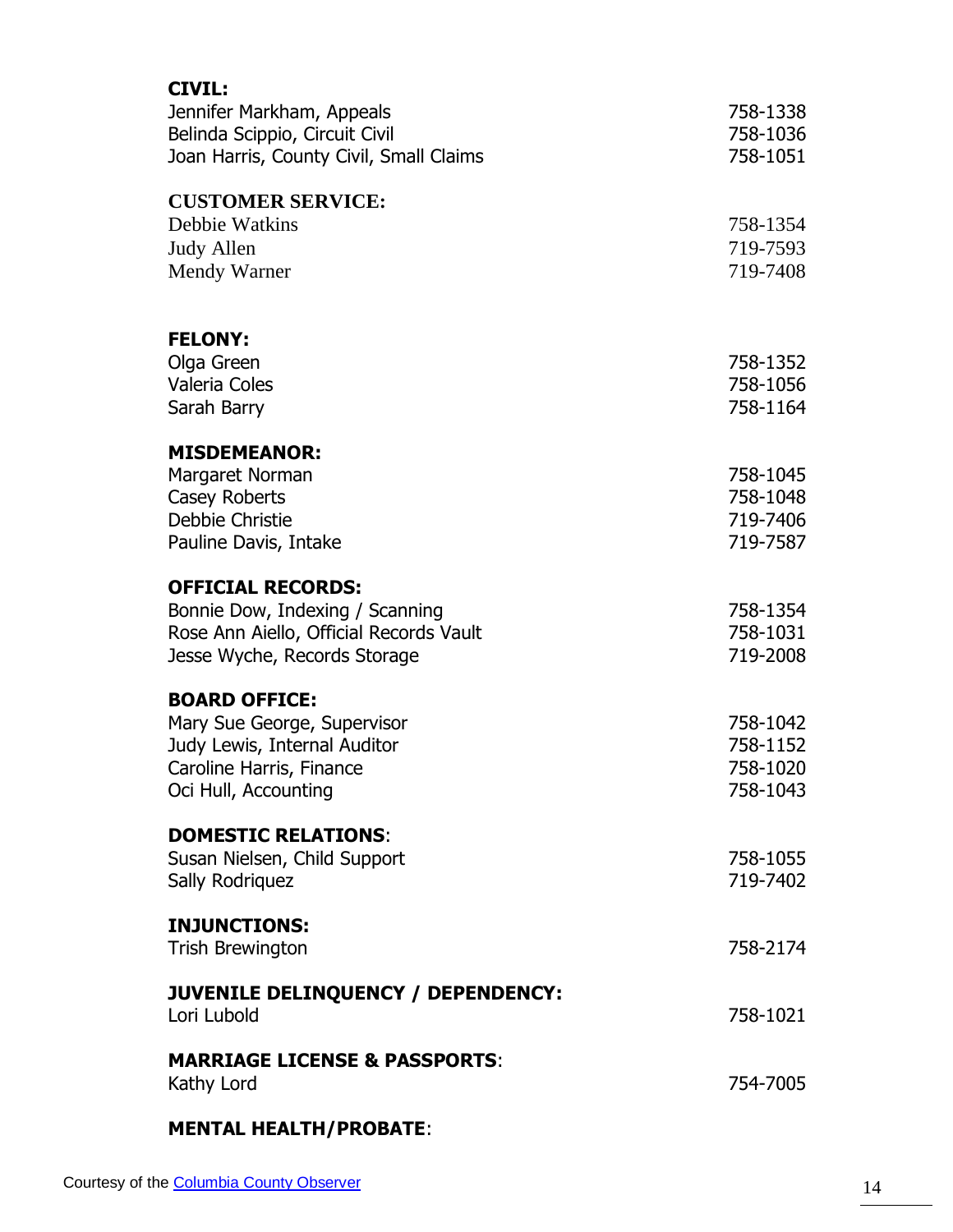| Diana Robinson, Marchman / Guardianship / Probate                                                                                                                                                                 |                                                                                                                                                                                                                                                                                               | 758-1054                         |
|-------------------------------------------------------------------------------------------------------------------------------------------------------------------------------------------------------------------|-----------------------------------------------------------------------------------------------------------------------------------------------------------------------------------------------------------------------------------------------------------------------------------------------|----------------------------------|
| <b>PAYROLL:</b><br>Michelle Harwell                                                                                                                                                                               |                                                                                                                                                                                                                                                                                               | 758-1351                         |
| <b>TRAFFIC:</b><br>Pam Pollard<br>Paulette MacDonald, Senior Clerk<br>Velma Dortch                                                                                                                                |                                                                                                                                                                                                                                                                                               | 758-1044<br>758-2193<br>719-7588 |
| <b>WEB SITE:</b><br>www.columbiaclerk.com                                                                                                                                                                         |                                                                                                                                                                                                                                                                                               |                                  |
| Fax $#$                                                                                                                                                                                                           |                                                                                                                                                                                                                                                                                               | 758-1337                         |
| <b>Email Address:</b><br>P. DeWitt Cason<br>Craig Adams<br><b>Trish Brewington</b><br><b>Brian Crews</b><br><b>Chad Crews</b><br>Lori Koon<br>Paulette MacDonald<br>Sandy Markham<br>Linda Odom<br>Patricia Perry | pdcason@columbiaclerk.com<br>cadams@columbiaclerk.com<br>tprevatt@columbiaclerk.com<br>bkcrews@columbiaclerk.com<br>ccrews@columbiaclerk.com<br>Ibkoon@columbiaclerk.com<br>pmacdonald@columbiaclerk.com<br>smarkham@columbiaclerk.com<br>lodom@columbiaclerk.com<br>pperry@columbiaclerk.com |                                  |

# **COURT ADMINISTRATION**

[Kvercher@columbiaclerk.com](mailto:Kvercher@columbiaclerk.com)

### **COURTHOUSE BUILDING 173 NE HERNANDO AVENUE, ROOM 408, LAKE CITY, FL 32055**

Patricia Perry [pperry@columbiaclerk.com](mailto:pperry@columbiaclerk.com)<br>
Katrina Vercher<br>
Kvercher@columbiaclerk.com

| Sondra L Williams, Court Administrator | 758-2163 |
|----------------------------------------|----------|
| Sondra Williams, (Live Oak Office)     | 362-1017 |
| Live Oak Office                        | 362-2673 |
| Jacob Bell                             | 754-7066 |
| Nancy Blanton                          | 754-7028 |
| Kathleen Brackney                      | 754-7068 |
| <b>Tracy Brantley</b>                  | 364-1984 |
| Lisa Butler                            | 754-7023 |
| Laurie Chaffin                         | 758-2186 |
| Carrina Cooper                         | 758-2161 |
| Debbie DeNike                          | 754-7068 |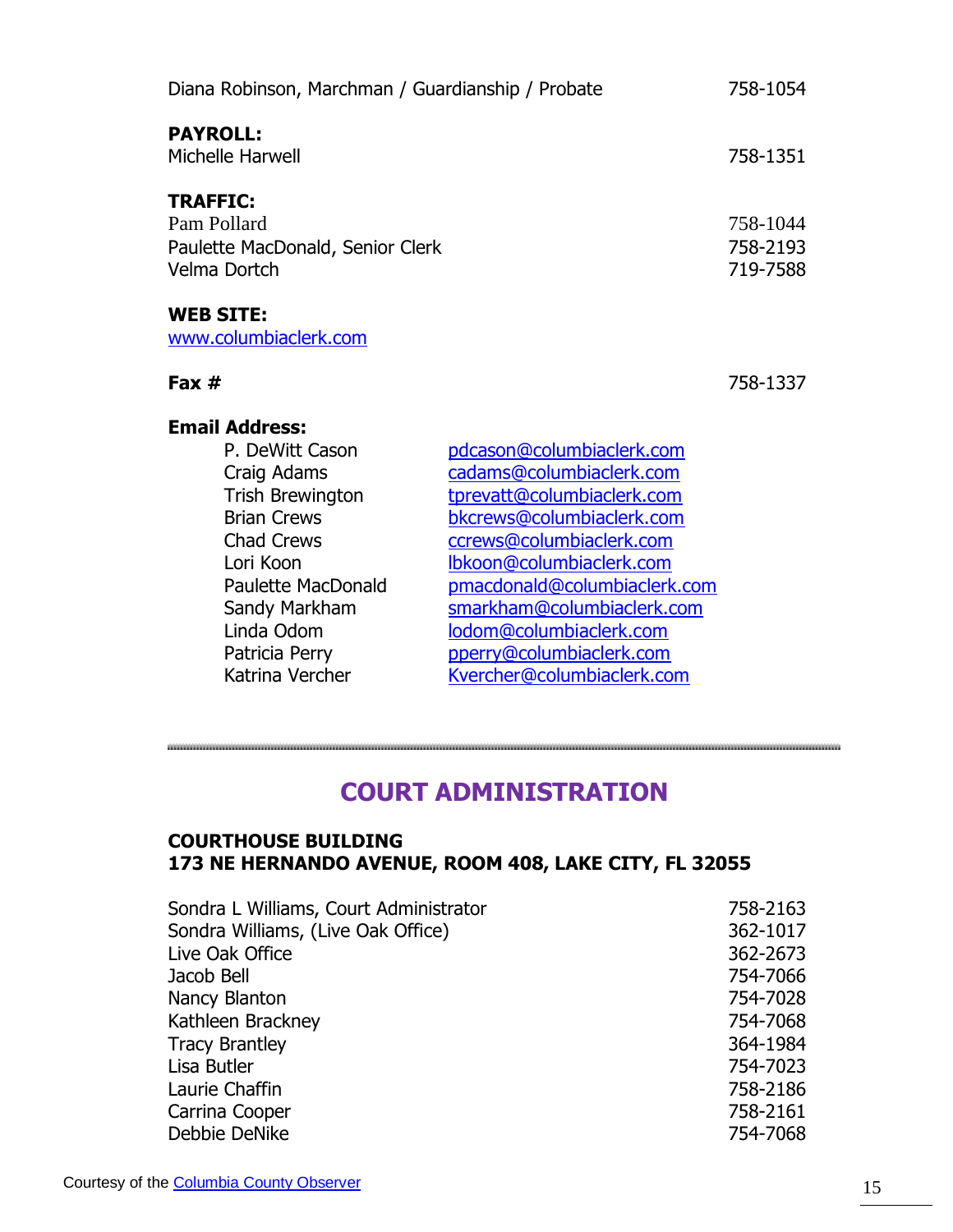| Judy Eichar          | 754-7134 |
|----------------------|----------|
| <b>Jill Hoblick</b>  | 362-2021 |
| Janice Howard        | 754-7028 |
| John Lake            | 719-7413 |
| <b>Barb Lussier</b>  | 758-2176 |
| Lori McKee           | 719-7416 |
| <b>Roz Merrick</b>   | 754-7021 |
| <b>Adam Morrison</b> | 364-6601 |
| Dianna Peeler        | 758-1011 |
| Brenda Pryce         | 719-7576 |
| <b>Charna Raines</b> | 362-2673 |
| Lynn Sapp            | 364-1982 |
| Jana Sullivan        | 364-6601 |
| Lucas Taylor         | 719-7577 |
| Fax # Courthouse     | 758-2162 |
| Fax # Live Oak       | 362-2658 |
|                      |          |

# **COURT REPORTERS**

#### **COURTHOUSE BUILDING 173 N E HERNANDO AVENUE ROOM 307, LAKE CITY FLORIDA, 32055**

| Silvia Harris      | 754-7040 |
|--------------------|----------|
| <b>Bonnie Page</b> | 754-7135 |
| Sandy Ring         | 754-7135 |
| Fax                | 754-7136 |

### **• ENVIRONMENTAL HEALTH DEPARTMENT •**

### **COURTHOUSE ANNEX BUILDING 135 NE HERNANDO AVENUE, SUITE B31, LAKE CITY, FL 32055**

| Sallie Ford, Director | 758-1059 |
|-----------------------|----------|
| <b>Nancy Crews</b>    | 758-2140 |
| Daniel Gaidos         | 758-2168 |
| Jeremy Gifford        | 758-1060 |
| Ramsey Kassees        | 758-1061 |
| Patty Melgaard        | 758-1062 |
| Paul Muller           | 758-1060 |
| <b>Sally Mobley</b>   | 758-1032 |
| Avo Oymayan           | 758-1123 |
| Rel Perea             | 719-7564 |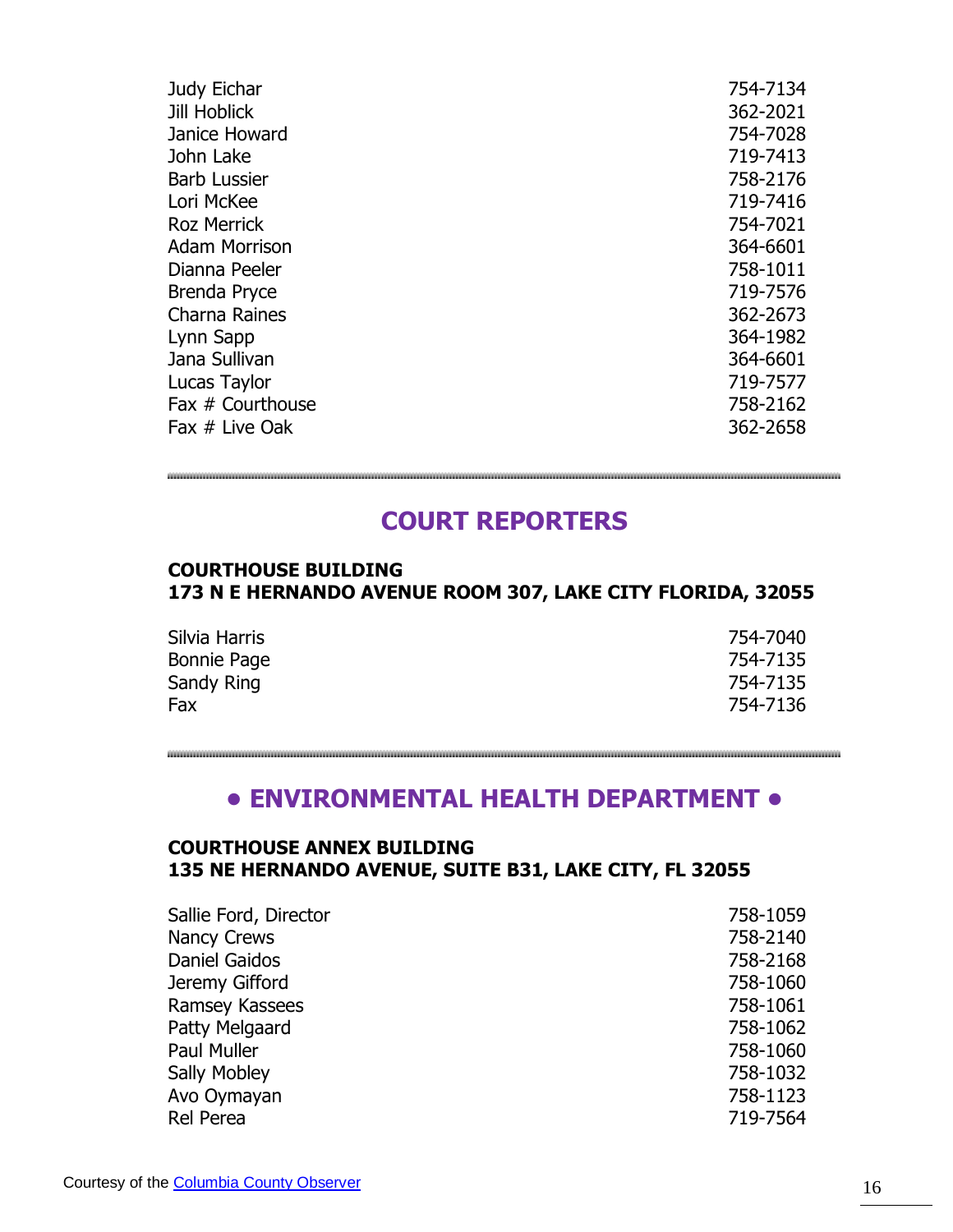| Ben Shulaw | 758-2185 |
|------------|----------|
| Fax $#$    | 758-2187 |
| Lab        | 758-7563 |

### **Email Address**:

| <b>Nancy Crews</b>    | nancy karlton-crews@doh.state.fl.us |
|-----------------------|-------------------------------------|
| Sallie Ford           | sallie ford@doh.state.fl.us         |
| Daniel Gaidos         | Daniel_gaidos@doh.state.fl.us       |
| Jeremy Gifford        | Jeremy_gifford@doh.state.fl.us      |
| <b>Ramsey Kassees</b> | ramsey_kassees@doh.state.fl.us      |
| Patty Melgaard        | patty_melgaard@doh.state.fl.us      |
| <b>Sally Mobley</b>   | sally_mobley@doh.state.fl.us        |
| Paul Muller           | paul_muller@doh.state.fl.us         |
| Avo Oymayan           | avo_oymayan@doh.state.fl.us         |
| Rel Perea             | aurelio perea@doh.state.fl.us       |
| <b>Ben Shulaw</b>     | Benjamin_shulaw@doh.state.fl.us     |
|                       |                                     |

# **• GUARDIAN-AD-LITEM •**

### **885 SW SISTERS WELCOME RD, LAKE CITY, FL 32025**

| Linda Dedge, Circuit Director (Live Oak) | 364-7720 |
|------------------------------------------|----------|
| <b>Asst. Circuit Director</b>            | 758-1156 |
| <b>Case Coordinator</b>                  | 758-1130 |
|                                          | 758-1015 |
|                                          | 758-1157 |
|                                          |          |
|                                          | 758-1170 |
|                                          | 758-1190 |
| 758-1157                                 |          |
|                                          |          |

# **• HEALTH DEPARTMENT •**

### **217 NE FRANKLIN STREET, LAKE CITY, FL 32055**

| <b>Front Desk</b>           | 758-1068 |
|-----------------------------|----------|
| <b>Front Desk</b>           | 758-1069 |
| Hugh Giebeig, Administrator | 758-1037 |
| Michael Allison             | 758-1071 |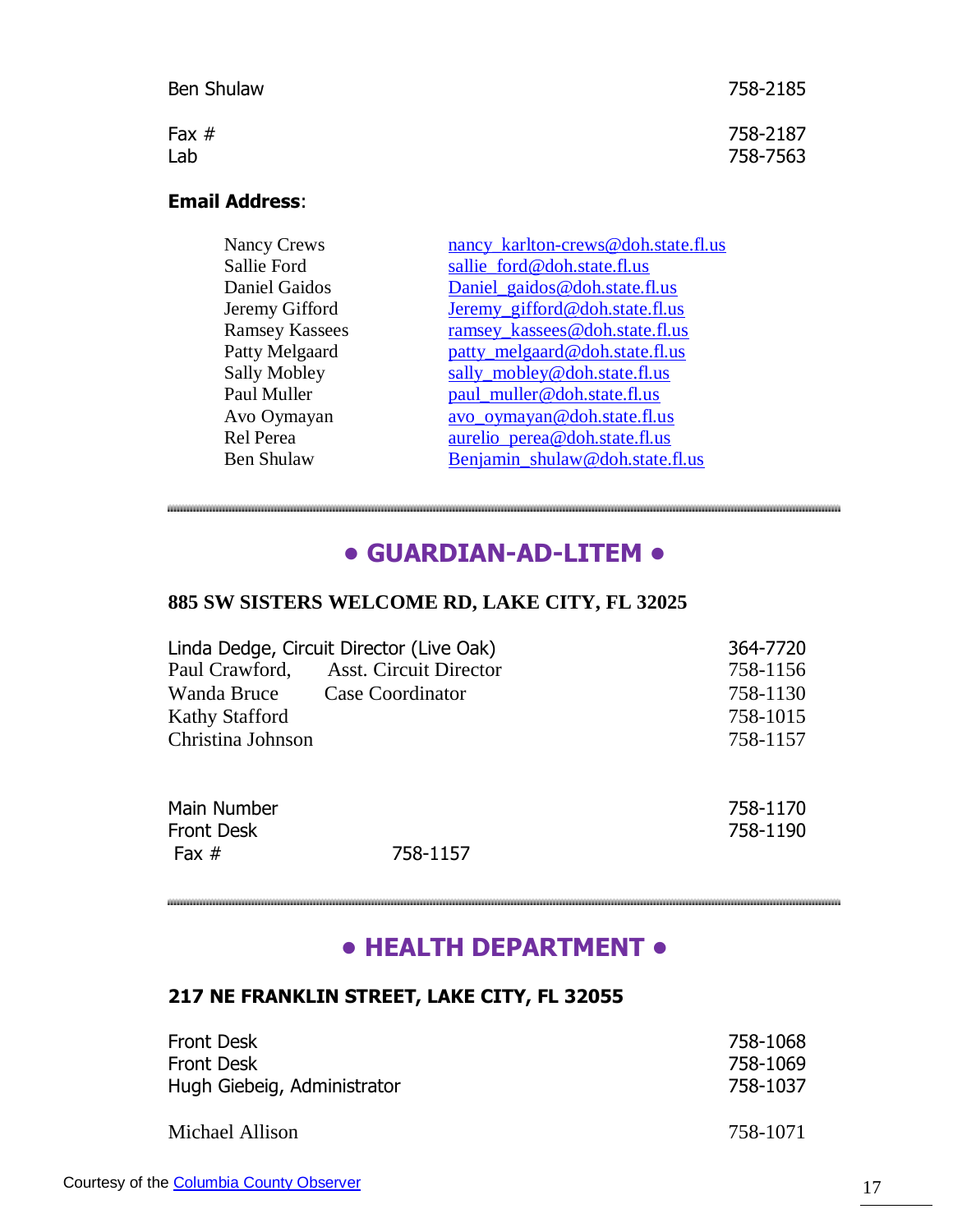| <b>Tammy Ashe</b>                   | 758-1073 |
|-------------------------------------|----------|
| Edna M. Baker                       | 758-1136 |
| Shomari Bowden                      | 758-1074 |
| Kavin Catalfu                       | 758-3908 |
| <b>Adrienne Clemons</b>             | 758-1193 |
| <b>Grace Cooper</b>                 | 758-1158 |
| Hope Crawford                       | 758-1064 |
| <b>Catherine Dees</b>               | 758-1138 |
| <b>Monte Hall</b>                   | 758-1065 |
| <b>Betty Johnson</b>                | 758-2177 |
| Angelina Kelley                     | 754-7083 |
| Martha Kelsey                       | 758-3902 |
| Larette King                        | 758-1364 |
| Mark Lander                         | 758-1363 |
| Willie Mayo                         | 758-1150 |
| Junita McSpadden                    | 758-1137 |
| <b>Elaine Newcomb</b>               | 758-1066 |
| <b>Tammy Norris</b>                 | 758-1068 |
| Marjorie Rigdon, Director of Nurses | 758-1334 |
| <b>Connie Roberts</b>               | 758-1072 |
| <b>Leanna Roberts</b>               | 758-1073 |
| Amy Sawyer                          | 758-1074 |
| Diana Simon                         | 758-1070 |
| Carmen C. Williams                  | 758-3905 |
| Nancy Williams                      | 758-1391 |
| Enid Yarbrough                      | 758-1135 |
| Immunizations                       | 758-3901 |
| <b>WIC</b>                          | 758-1361 |
| LAB//Blood- Harriet Jenkins         | 758-2179 |
| <b>Nurses Station</b>               | 758-1161 |
| Administrative Fax #                | 758-3900 |
| Clinic Fax                          | 758-2180 |
| Ft. White Clinic497-4899            |          |

### **DENTAL UNIT**

| April Jefferson | 758-4881 |
|-----------------|----------|
| Lisa Swisher    | 752-9914 |
| Ann Thrasher    | 758-4899 |

### **Email Address:**

| Michael Allison       | michael allison@doh.state.fl.us |
|-----------------------|---------------------------------|
| <b>Catherine Dees</b> | catherine_dees@doh.state.fl.us  |
| Hugh Giebeig          | hugh-giebeig@doh.state.fl.us    |
| Mark Lander           | mark lander@doh.state.fl.us     |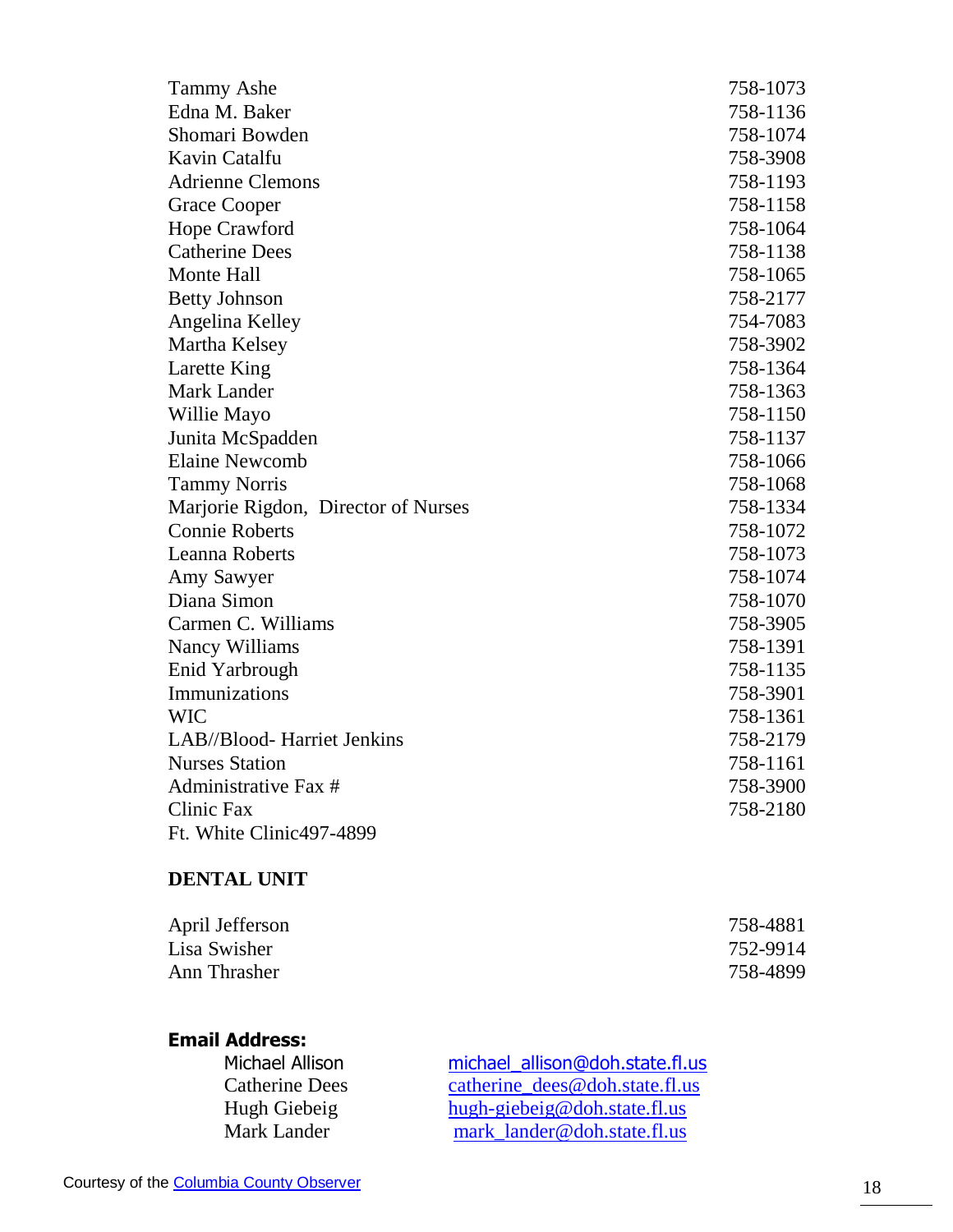| willie_mayo@doh.state.fl.us     |
|---------------------------------|
| elaine_newcomb@doh.state.fl.us  |
| marjorie_rigdon@doh.state.fl.us |
| connie_roberts@doh.state.fl.us  |
| nancy_williams@doh.state.fl.us  |
|                                 |

### **• JUDGES •**

#### **COURTHOUSE BUILDING 173 NE HERNANDO AVENUE, LAKE CITY, FL 32055**

| <b>CIRCUIT JUDGE</b>     |                                   |          |
|--------------------------|-----------------------------------|----------|
| Judge Paul S. Bryan      |                                   | 758-2147 |
| Debbie Saunders          |                                   | 758-2147 |
| Fax $#$                  |                                   | 758-2151 |
|                          |                                   |          |
| <b>CIRCUIT JUDGE</b>     |                                   |          |
| Judge Julian E. Collins  |                                   | 719-7546 |
| Candice T. Herring       |                                   | 719-7546 |
| Fax $#$                  |                                   | 719-7547 |
| <b>Email Address:</b>    |                                   |          |
|                          |                                   |          |
| Candice T. Herring       | herring.candice@jud3.flcourts.org |          |
| <b>CIRCUIT JUDGE</b>     |                                   |          |
|                          |                                   |          |
| Judge E. Vernon Douglas  |                                   | 758-1010 |
| Pam Ring                 |                                   | 758-1010 |
| Dianna Peeler            |                                   | 758-1011 |
| Fax#                     |                                   | 758-1188 |
|                          |                                   |          |
| <b>CIRCUIT JUDGE</b>     |                                   |          |
| Judge Leandra G. Johnson |                                   | 719-2012 |
| <b>Diane Hiers</b>       |                                   | 719-2012 |
| Fax#                     |                                   | 719-7500 |
| <b>Email Address:</b>    |                                   |          |
| <b>Diane Hiers</b>       | hiers.diane@jud3.flcourts.org     |          |
|                          |                                   |          |
|                          |                                   |          |
| <b>COUNTY JUDGE</b>      |                                   |          |

| Judge Tom Coleman     |                               | 758-1000 |
|-----------------------|-------------------------------|----------|
| Marcie Kemp           |                               | 758-1000 |
| <b>Heather Norris</b> |                               | 758-1001 |
| Fax $#$               |                               | 758-2183 |
| <b>Email Address:</b> |                               |          |
| Marcie Kemp           | kemp.marcie@jud3.flcourts.org |          |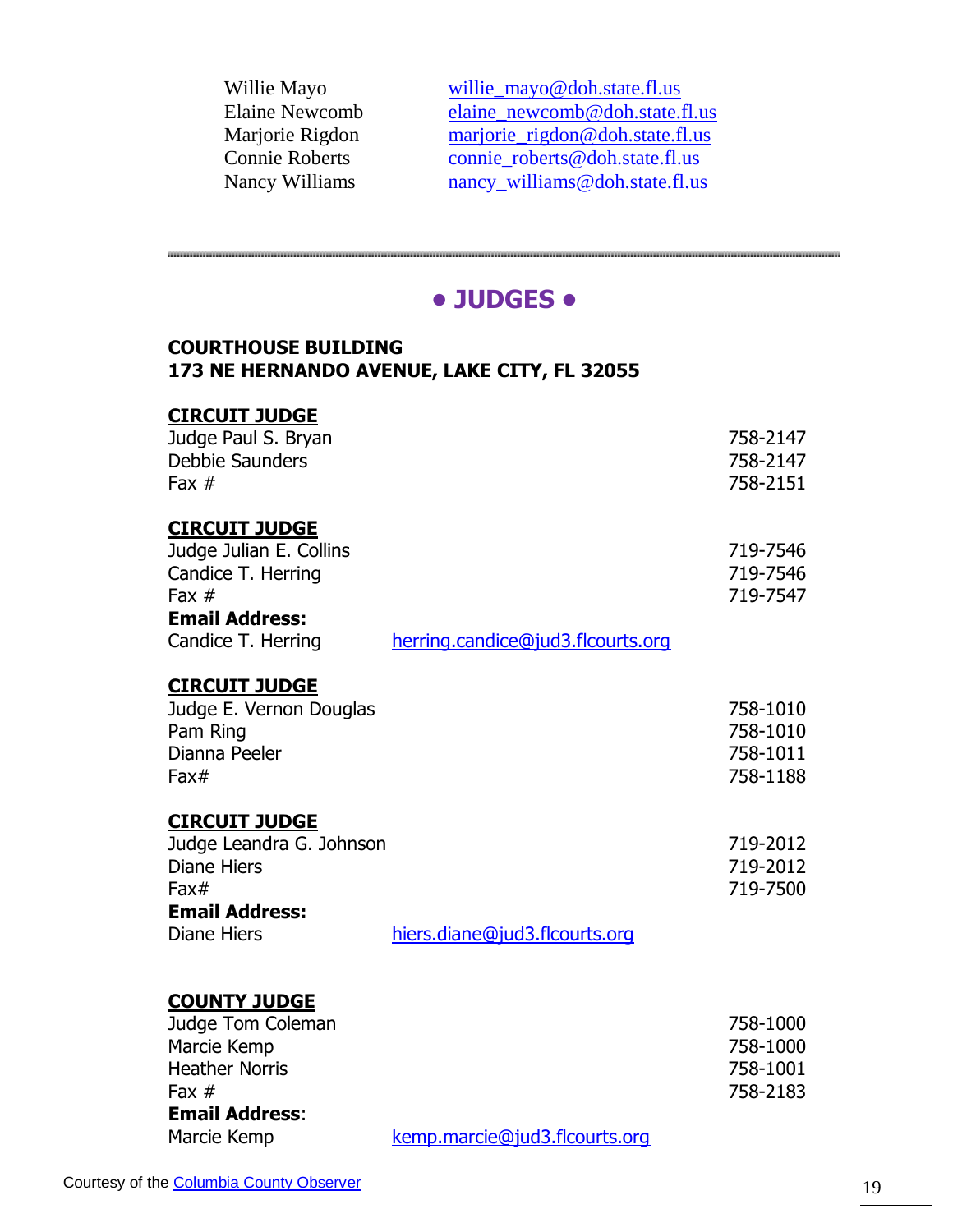# **PROPERTY APPRAISER'S OFFICE**

| 135 NE HERNANDO AVENUE, SUITE 238, LAKE CITY, FL 32055                                                                |                                                                      |  |
|-----------------------------------------------------------------------------------------------------------------------|----------------------------------------------------------------------|--|
| <b>GENERAL INFORMATION:</b><br>Deborah Blakley<br>FAX#                                                                | 758-1083<br>758-2131                                                 |  |
| <b>ADMINISTRATION:</b><br>J. Doyle Crews, PROPERTY APPRAISER<br>Stephen V. Crane<br>Kylie Markham<br>Jeff Hampton     | 758-1083<br>758-1087<br>758-2189<br>758-1335                         |  |
| <b>APPRAISERS:</b><br>Mark Edson<br>Hoyle Crowder Jr.<br>Tommy Whigham<br>Jerry Stanley<br>David Fike<br>Randall Plyn | 754-7117<br>758-1141<br>758-1089<br>758-1093<br>719-7569<br>719-7445 |  |
| <b>EXEMPTIONS:</b><br><b>Pinky Timmons</b><br><b>Gail Matthews</b>                                                    | 758-1332<br>719-7560                                                 |  |
| <b>INJCOME / COMMERCIAL:</b><br>Cheryl Williams-Plyn                                                                  | 719-7559                                                             |  |
| <b>MAPPING:</b><br>Larry Cook<br><b>Wanda Parnell</b><br>Chuck Moore<br><b>Thresa Fraze</b>                           | 758-1085<br>758-1084<br>758-1140<br>754-7137                         |  |
| <b>TANGIBLE PERSONAL PROPERTY:</b><br><b>Judy Conklin</b>                                                             | 758-1341                                                             |  |
| <b>Ft White Branch Office</b><br>509 S.W. Dortch Street<br>Lake City, FI 32038                                        | 497-1626                                                             |  |

### **EMAIL ADDRESS:**

**COURTHOUSE ANNEX**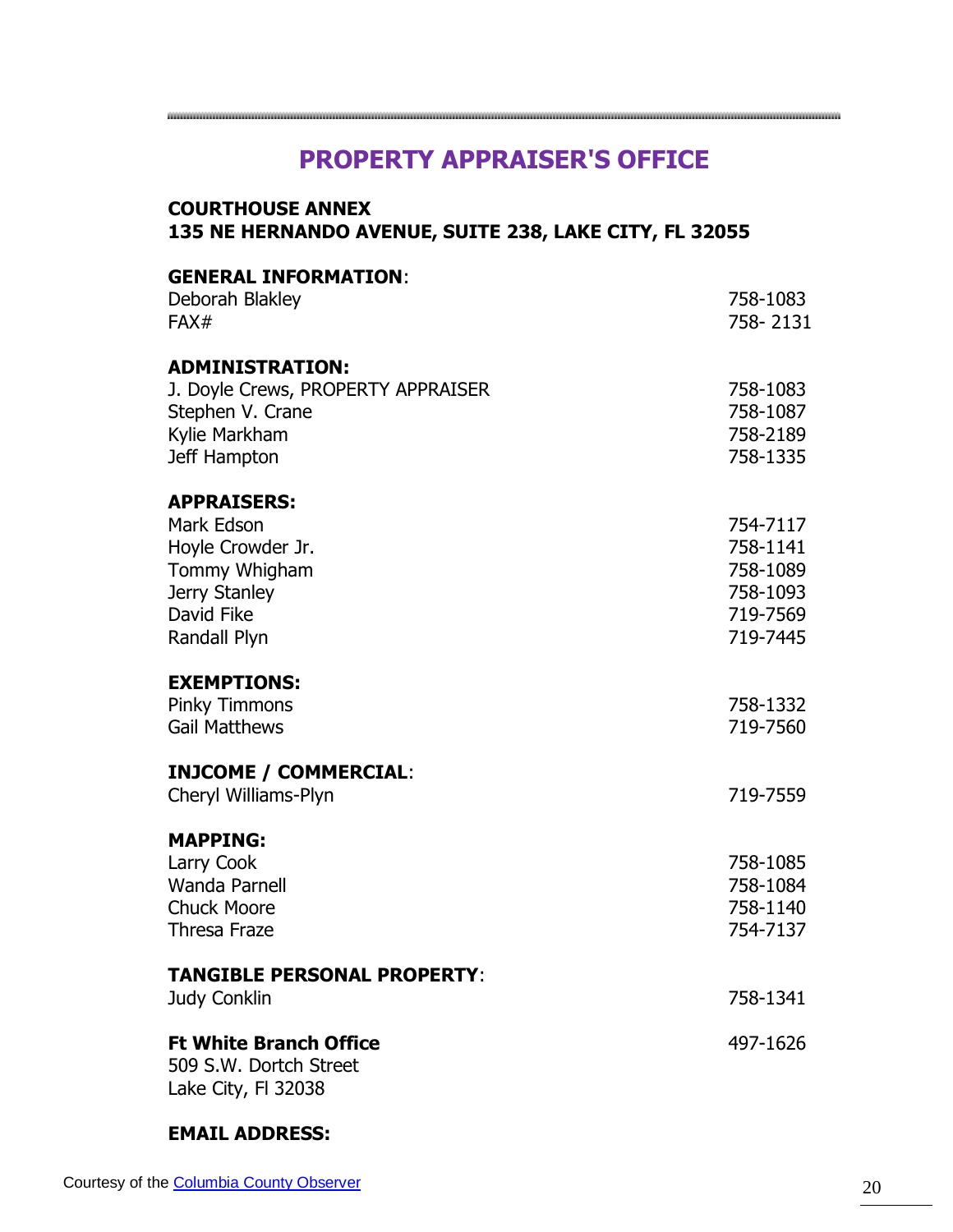| Judy Conklin       | judy@ccpafl.com   |
|--------------------|-------------------|
| Larry Cook         | lec@ccpafl.com    |
| <b>Steve Crane</b> | steve@ccpafl.com  |
| Doyle Crews        | jdc@ccpafl.com    |
| Thresa Fraze       | thresa@ccpafl.com |
| Jeff Hampton       | jeff@ccpafl.com   |
| Kylie Markham      | kylie@ccpafl.com  |
| Wanda Parnell      | wanda@ccpafl.com  |
| Jerry Stanley      | jerry@ccpafl.com  |
|                    |                   |

**Web Site Address**: [www.appraiser.columbiacountyfla.com](http://www.appraiser.columbiacountyfla.com/)

### **SHERIFF'S OFFICE**

### **4917 EAST US HIGHWAY 90, LAKE CITY, FL 32055**

| <b>ADMINISTRATION:</b> |  |
|------------------------|--|
|------------------------|--|

| Mark Hunter, Sheriff<br>Wallace Kitchings, Major<br>Larry Auger, Executive Assistant                                                                   | 758-1104<br>758-1370<br>752-6574             |
|--------------------------------------------------------------------------------------------------------------------------------------------------------|----------------------------------------------|
| Cindy Innocenti, Secretary<br>Larry Auger, Executive Assistant<br>Judy Wheeler, Receptionist<br>Sheriff's Fax #                                        | 758-1104<br>752-6574<br>719-7516<br>754-7001 |
| <b>ACCOUNTING:</b><br>Kelly Crews, Comptroller<br>Paige Milligan, Grants Coordinator<br>Sara Kirkpatrick, Accounting Clerk<br>Amy Royal, Payroll Clerk | 758-1110<br>758-1155<br>758-1151<br>758-1112 |
| <b>HUMAN RESOURCES:</b><br>Beverly Jackson, Director<br>Linda Bethea,                                                                                  | 758-2130<br>754-7094                         |
| <b>FT. WHITE SUB-STATION:</b><br>Susan Cone, Office Manager                                                                                            | 497-3797                                     |
| <b>DETECTIVE DIVISION:</b><br>David Wingate, Captain<br>Joe Lucas, Lieutenant                                                                          | 719-7451<br>758-1376                         |
| Sarah Wheeler, Records Supervisor                                                                                                                      | 758-1148                                     |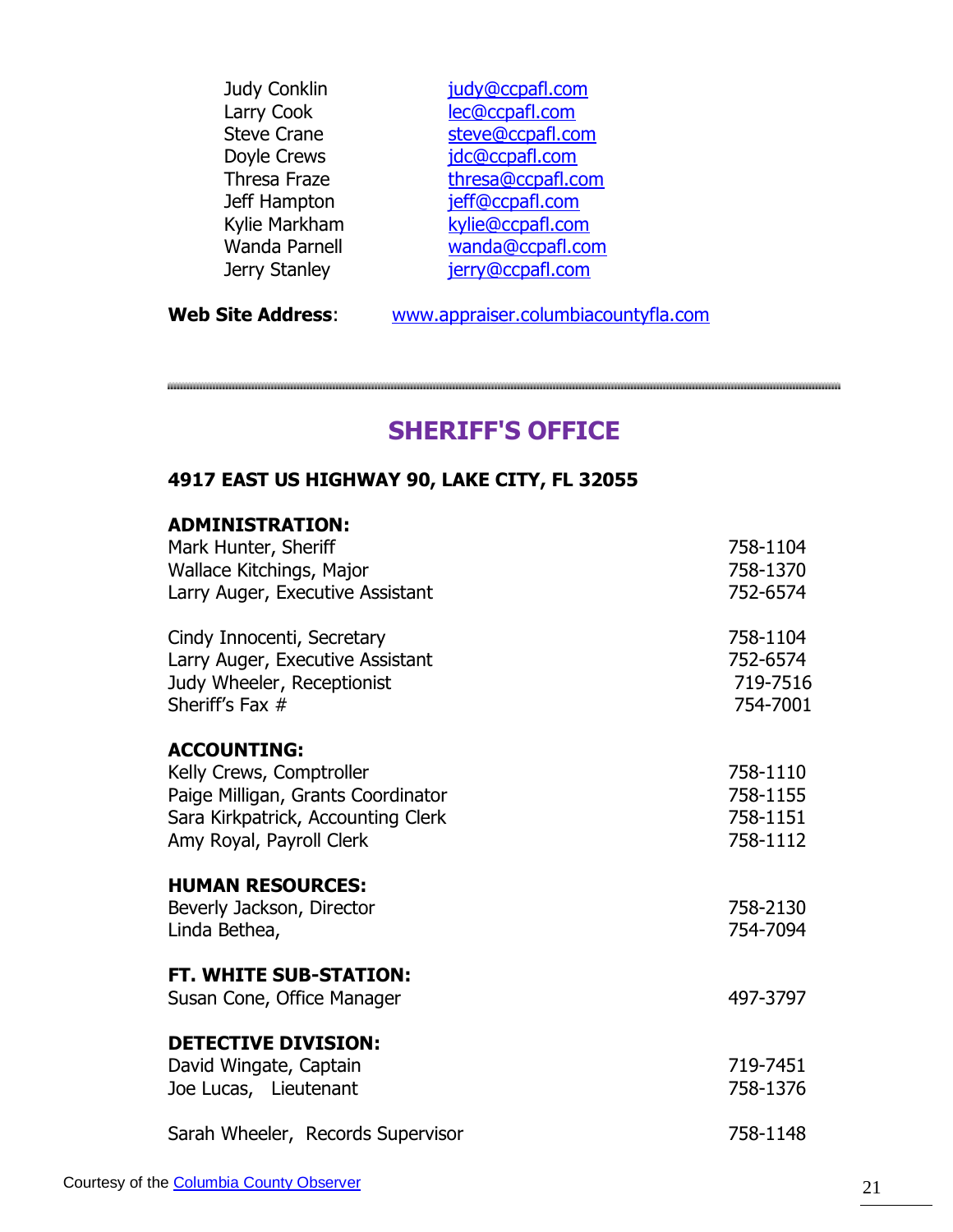| Pam Foxx, Legal Clerk<br>Nancy Vining, Clerk<br>Calvin Fenner, Crime Scene                                                                             | 719-7541<br>758-1095<br>758-1314             |
|--------------------------------------------------------------------------------------------------------------------------------------------------------|----------------------------------------------|
| <b>EVIDENCE:</b>                                                                                                                                       |                                              |
| Kathy Sheppard, Evidence Custodian                                                                                                                     | 758-1385                                     |
| <b>JUDICIAL PROCESS:</b><br>Jerry Jewett, Lieutenant<br>Robert Holloway, Sergeant<br>Cathy Davis, Civil Process Supervisor<br>Sharon Anthony, Clerk II | 758-1113<br>758-1109<br>758-1153<br>758-1154 |
| <b>BAILIFF:</b>                                                                                                                                        |                                              |
| Robert Dees, Sergeant                                                                                                                                  | 758-1003                                     |
| <b>Courthouse Security</b><br>3rd Floor Holding Cell                                                                                                   | 719-7579<br>758-2172                         |
|                                                                                                                                                        |                                              |
| <b>TASK FORCE:</b><br>Ryan Bunton, Sgt.                                                                                                                | 754-7045                                     |
| <b>COLUMBIA COUNTY DETENTION FACILITY:</b>                                                                                                             |                                              |
| Bennie Coleman, Captain                                                                                                                                | 755-7000                                     |
| Diane Johnson, Lieutenant                                                                                                                              | 755-7000                                     |
| Cedric May, Lieutenant                                                                                                                                 | 755-7000<br>758-1120                         |
| Sharon Parker, Office Manager<br>Richard Collins, Inmate Specialist                                                                                    | 755-7000                                     |
| Francis Mandy, Classification                                                                                                                          | 755-7000                                     |
| Vickie Adams, Clerk                                                                                                                                    | 755-7001                                     |
| Marcia Dow, Clerk                                                                                                                                      | 755-7000                                     |
| Sylvia Pepper, Warrants Supervisor                                                                                                                     | 755-4471                                     |
| <b>PATROL:</b>                                                                                                                                         |                                              |
| Jeff Coleman, Captain                                                                                                                                  | 758-3912                                     |
| Pete Spurlock, Lieutenant                                                                                                                              | 754-7003                                     |
| Chuck Brewington, Lieutenant                                                                                                                           | 755-1107                                     |
| <b>VICTIM WITNESS:</b><br>Erika Coles                                                                                                                  | 719-2002                                     |
| <b>PUBLIC INFORMATION OFFICER:</b>                                                                                                                     |                                              |
| Edward Seifert, Sgt.                                                                                                                                   | 719-7510                                     |
| <b>PROPERTY MANAGEMENT:</b>                                                                                                                            |                                              |
| Ken Lee                                                                                                                                                | 758-1098                                     |
| <b>INFORMATION TECHNOLOGY MANAGER:</b>                                                                                                                 |                                              |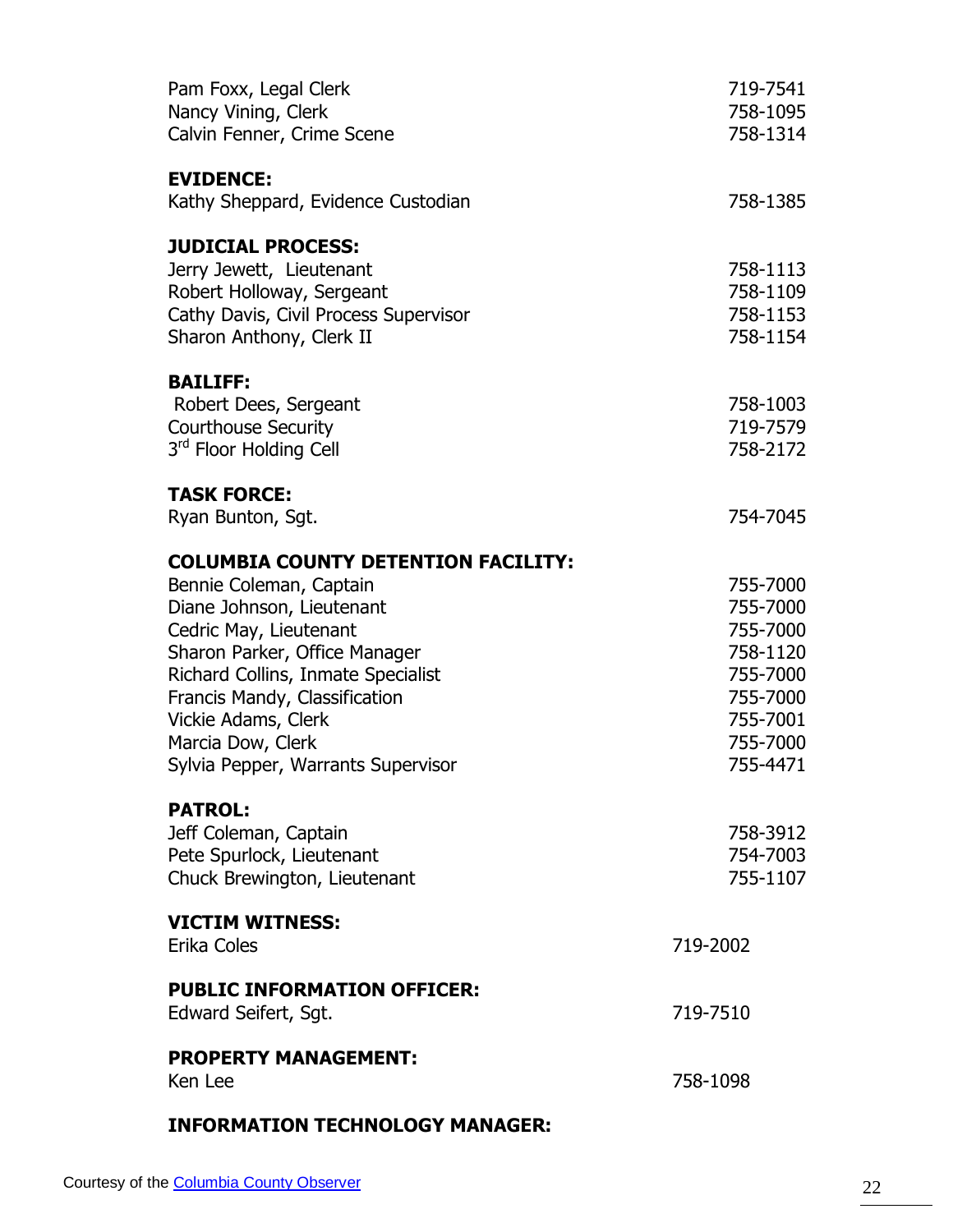#### **VEHICLE MAINTENANCE:**

Tom Hartman 754-7037

#### **Email Address:**

Mark Hunter, Sheriff [sheriffhunter@columbiasheriff.com](mailto:sheriffhunter@columbiasheriff.com) Vickie Adams [vadams@columbiasheriff.com](mailto:vadams@columbiasheriff.com) Sharon Anthony [santhony@columbiasheriff.com](mailto:santhony@columbiasheriff.com) Larry Auger [lauger@columbiasheriff.com](mailto:lauger@columbiasheriff.com) Linda Bethea [lbethea@columbiasheriff.com](mailto:lbethea@columbiasheriff.com) Lt. Chuck Brewington [cbrewington@columbiasheriff.com](mailto:cbrewington@columbiasheriff.com) Capt. Bennie Coleman [bcoleman@columbiasheriff.com](mailto:bcoleman@columbiasheriff.com) Capt. Jeff Coleman [jcoleman@columbiasheriff.com](mailto:jcoleman@columbiasheriff.com) Erika Coles [ecoles@columbiasheriff.com](mailto:ecoles@columbiasheriff.com) Richard Collins [rcollins@columbiasheriff.com](mailto:rcollins@columbiasheriff.com) Susan Cone [scone@columbiasheriff.com](mailto:scone@columbiasheriff.com) Kelly Crews **Kelly Crews** Kelly Crews **Kelly Crews Kelly** Crews **Kelly** Crews **Kelly** Crews **Kelly** Company Company Company Company Company Company Company Company Company Company Company Company Company Company Company Cathy Davis Cathy Davis Cathy Davis Cathy Davis Cathy Davis Cathy Davis Cathy Davis Cathy Davis Cathy Cathy Cathy Cathy Cathy Cathy Cathy Cathy Cathy Cathy Cathy Cathy Cathy Cathy Cathy Cathy Cathy Cathy Cathy Cathy Cathy Calvin Fenner [cfenner@columbiasheriff.com](mailto:cfenner@columbiasheriff.com) Pam Foxx [pfoxx@columbiasheriff.com](mailto:pfoxx@columbiasheriff.com) Tom Hartman [thartman@columbiasheriff.com](mailto:thartman@columbiasheriff.com) Sgt. Robert Holloway [rholloway@columbiasheriff.com](mailto:rholloway@columbiasheriff.com) Cindy Innocenti [cinnocenti@columbiasheriff.com](mailto:cinnocenti@columbiasheriff.com) Beverly Jackson [bjackson@columbiasheriff.com](mailto:bjackson@columbiasheriff.com) Lt. Jerry Jewett in the vertext intervett@columbiasheriff.com Lt. Diane Johnson [djohnson@columbiasheriff.com](mailto:djohnson@columbiasheriff.com) Sara Kirkpatric [skirkpatrick@columbiasheriff.com](mailto:skirkpatrick@columbiasheriff.com) Wallace Kitchings [wkitchings@columbiasheriff.com](mailto:wkitchings@columbiasheriff.com) Ken Lee [klee@columbiasheriff.com](mailto:klee@columbiasheriff.com) Lt. Joe Lucas ilucas@columbiasheriff.com Francis Mandy **Example 20** Francis Mandy **Francis Mandy Francis** Mandy **Example 20** Francis Mandy **Example 20** Francis Mandy **Example 20** Francis Mandy **Example 20** Francis Mandy **Example 20** Francis Mandy **Example 20** F Lt. Cedric May example and the [cmay@columbiasheriff.com](mailto:cmay@columbiasheriff.com) Paige Milligan **[pmilligan@columbiasheriff.com](mailto:pmilligan@columbiasheriff.com)** Sharon Parker [sparker@columbiasheriff.com](mailto:sparker@columbiasheriff.com) Sylvia Pepper [spepper@columbiasheriff.com](mailto:spepper@columbiasheriff.com) Amy Royal [aroyal@columbiasheriff.com](mailto:aroyal@columbiasheriff.com) Sgt. Edward Seifert [eseifert@columbiasheriff.com](mailto:eseifert@columbiasheriff.com) Kathy Sheppard **K**sheppard@columbiasheriff.com Lt. Pete Spurlock entitled [pspurlock@columbiasheriff.com](mailto:pspurlock@columbiasheriff.com) Sara Wheeler [swheeler@columbiasheriff.com](mailto:swheeler@columbiasheriff.com) Capt. David Wingate [dwingate@columbiasheriff.com](mailto:dwingate@columbiasheriff.com) John Vigna [jvigna@columbiasheriff.com](mailto:jvigna@columbiasheriff.com) Nancy Vining number of the number of the number of Nancy Vining number of the Nancy Vining Occurs of the Nancy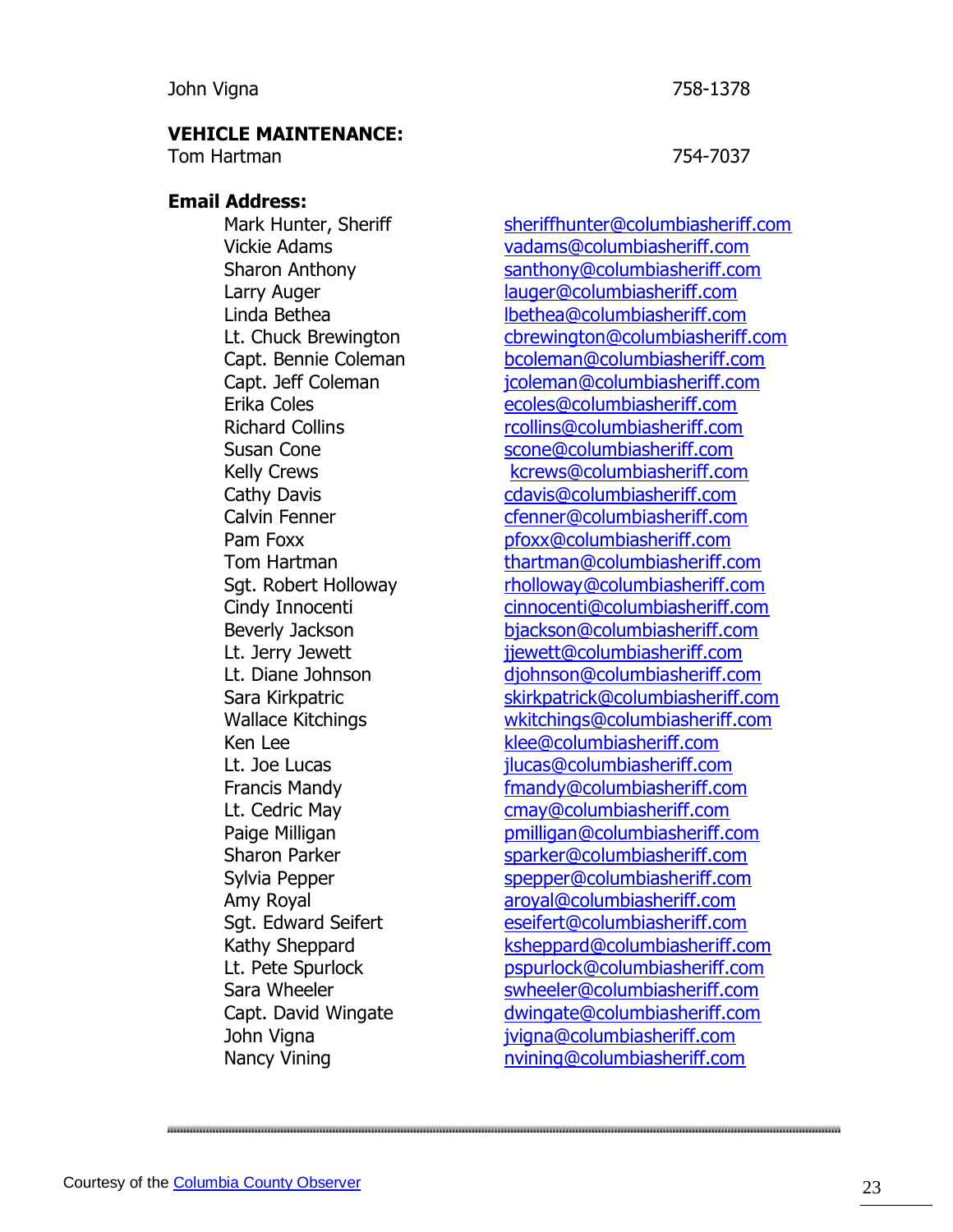# **• SUPERVISOR OF ELECTIONS •**

### **971 WEST DUVAL STREET, SUITE 102, LAKE CITY, FL 32055-3734**

| Operator                              | 758-1026 |          | Ext. 101/102 |
|---------------------------------------|----------|----------|--------------|
| Absentee Department                   | 758-1026 | Ext. 105 |              |
| Liz P. Horne, Supervisor of Elections | 758-1026 | Ext. 113 |              |
| Jean Lear, Assistant Supervisor       | 758-1026 | Ext. 114 |              |
| <b>Bonnie Clary</b>                   | 758-1026 | Ext. 106 |              |
| Melinda Fryman                        | 758-1026 | Ext. 103 |              |
| <b>Frank Singletary</b>               | 758-1026 | Ext. 117 |              |
| Martha Deese, Fort White Wed-Thurs    | 497-1293 |          |              |
| Fax $#$                               | 755-7233 |          |              |

**Email Address:** [election@votecolumbia.com](mailto:election@votecolumbia.com)

**Website:** [www.votecolumbia.com](http://www.votecolumbia.com/)

# **• TAX COLLECTOR'S OFFICE •**

#### **COURTHOUSE ANNEX 135 N.E. HERNANDO AVENUE, SUITE 125, LAKE CITY, FL 32055**

| OFFICE: (8:00 a.m. - 4:30 P.M.)<br>Leslie Dow, Support Specialist                                                                                         | 758-1077<br>719-7478                         |
|-----------------------------------------------------------------------------------------------------------------------------------------------------------|----------------------------------------------|
| <b>ADMINISTRATION:</b><br>RONNIE BRANNON, Tax Collector<br>Sandy Robertson, Director of Finance<br>Amy Overstreet, Finance Specialist                     | 758-1080<br>758-1092<br>758-1132             |
| Wyndell Wallace, IT Director                                                                                                                              | 719-7470                                     |
| <b>TAXES &amp; SPECIAL ASSESSMENTS:</b>                                                                                                                   |                                              |
| Zannie Little, Director of Ad Valorem Taxes<br>Marsha Moore, Supervisor Ad Valorem Taxes<br>Lisa Huchingson, Support Specialist<br>Kyle Keen, Delg. Taxes | 758-1330<br>719-7463<br>719-7432<br>758-1075 |
| <b>DMV:</b><br>Tracy Duckett, Director DMV<br>Jana Cribbs, Supervisor DMV<br>Lacie Blakley                                                                | 758-1078<br>758-1133<br>758-1091             |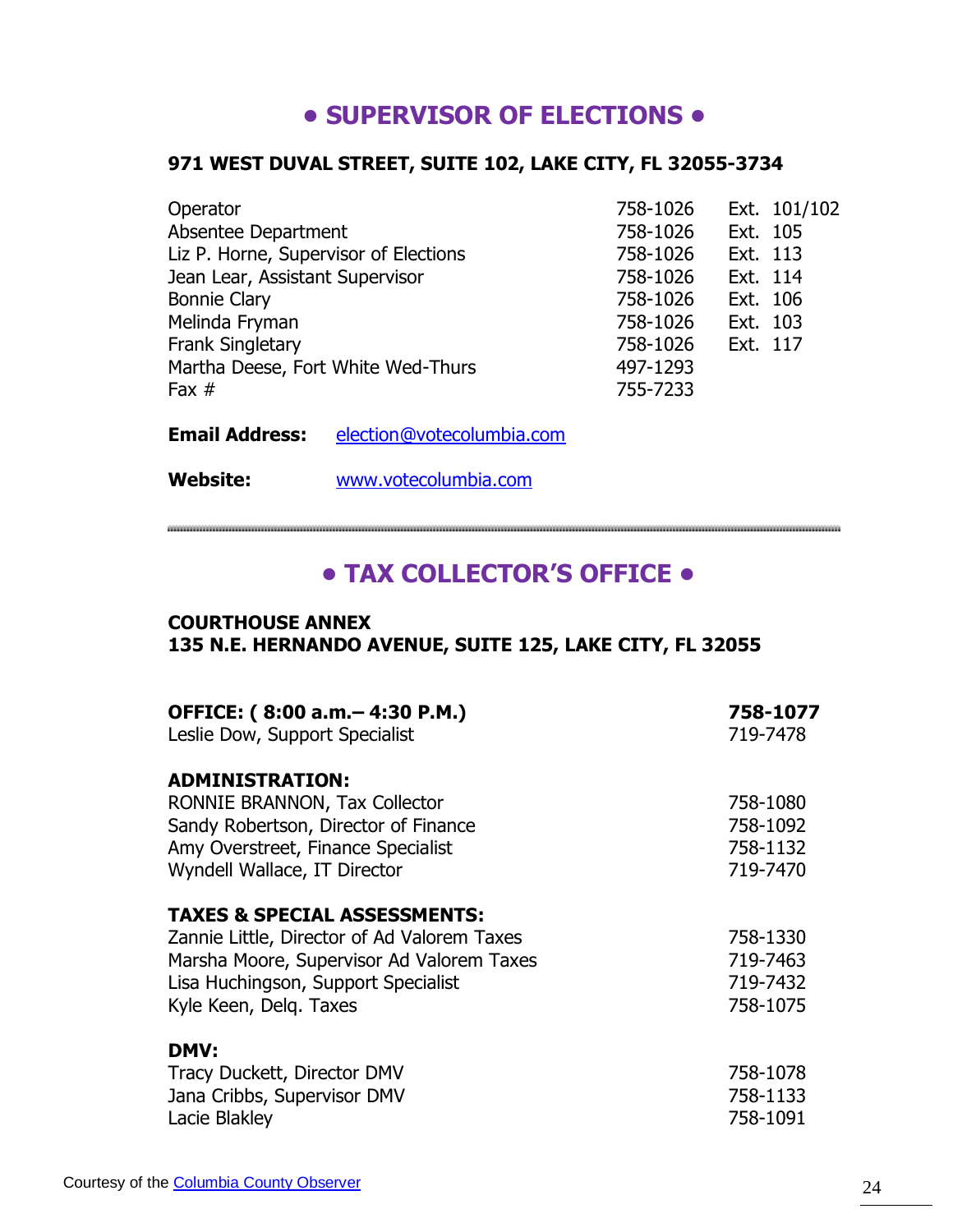| Gina Brock                                                 |                                                                         | 719-7474 |
|------------------------------------------------------------|-------------------------------------------------------------------------|----------|
| Lawanda Rentz                                              |                                                                         | 758-1079 |
| Gail Sheppard                                              |                                                                         | 758-1082 |
| Nikki Starling                                             |                                                                         | 719-7473 |
| <b>Sherrie Gail Thomas</b>                                 |                                                                         | 758-1139 |
| <b>Sherry Wheeler</b>                                      |                                                                         | 758-1162 |
| <b>DEALER OFFICE:</b>                                      |                                                                         |          |
| Melissa Moore                                              |                                                                         | 758-1331 |
| DRIVE THRU: (7:30 A.M. - 5:30 P.M.)                        |                                                                         |          |
| <b>Tammy Hartley</b>                                       |                                                                         | 719-7471 |
| 135 NE HERNANDO AVENUE, LAKE CITY, FLORIDA 32055           |                                                                         |          |
| <b>FAX NUMBERS:</b>                                        |                                                                         |          |
| Administration                                             |                                                                         | 719-7462 |
| <b>DMV</b>                                                 |                                                                         | 719-7460 |
| FT. WHITE OFFICE: (Open Each Wednesday 8:30-5:00)          |                                                                         |          |
| 294 S.W. BRYANT AVENUE, FT. WHITE, FL 32038                |                                                                         |          |
| Gina Brock                                                 |                                                                         | 497-2456 |
| Fax $#$                                                    |                                                                         | 497-4662 |
| <b>Email Address:</b>                                      |                                                                         |          |
| <b>Tax Collector Office</b>                                | cctc@columbiataxcollector.com                                           |          |
| Ronnie Brannon                                             | rb@columbiataxcollector.com                                             |          |
| Lacie Blakley                                              | I.blakley@columbiataxcollector.com                                      |          |
| Gina Brock                                                 | g.brock@columbiataxcolector.com                                         |          |
| Jana Cribbs                                                | j.mcdaris@columbiataxcollector.com                                      |          |
| I.dow@columbiataxcollector.com<br>Leslie Dow               |                                                                         |          |
| t.duckett@columbiataxcollector.com<br><b>Tracy Duckett</b> |                                                                         |          |
| tammy@columbiataxcollector.com<br><b>Tammy Hartley</b>     |                                                                         |          |
| Lisa Huchingson<br>I.huchingson@columbiataxcollector.com   |                                                                         |          |
| k.keen@columbiataxcollector.com<br>Kyle Keen               |                                                                         |          |
| Zannie Little<br>zannie@columbiataxcollector.com           |                                                                         |          |
| Marsha Moore                                               | marsha@columbiataxcollector.com                                         |          |
| Melissa Moore                                              | m.moore@columbiataxcollector.com                                        |          |
| Amy Overstreet                                             | a.overstreet@columbiataxcollector.com                                   |          |
| Lawanda Rentz                                              | l.rentz@columbiataxcollector.com                                        |          |
|                                                            |                                                                         |          |
| Sandy Robertson                                            | sandy@columbiataxcollector.com                                          |          |
| Gail Sheppard                                              | g.sheppard@columbiataxcollector.com                                     |          |
| Nikki Starling                                             | n.starling@columbiataxcollector.com                                     |          |
| <b>Sherrie Gail Thomas</b>                                 | s.thomas@columbiataxcollector.com                                       |          |
| Wyndell Wallace<br>Sherry Wheeler                          | wwallace@columbiataxcollector.com<br>s.wheeler@columbiataxcollector.com |          |